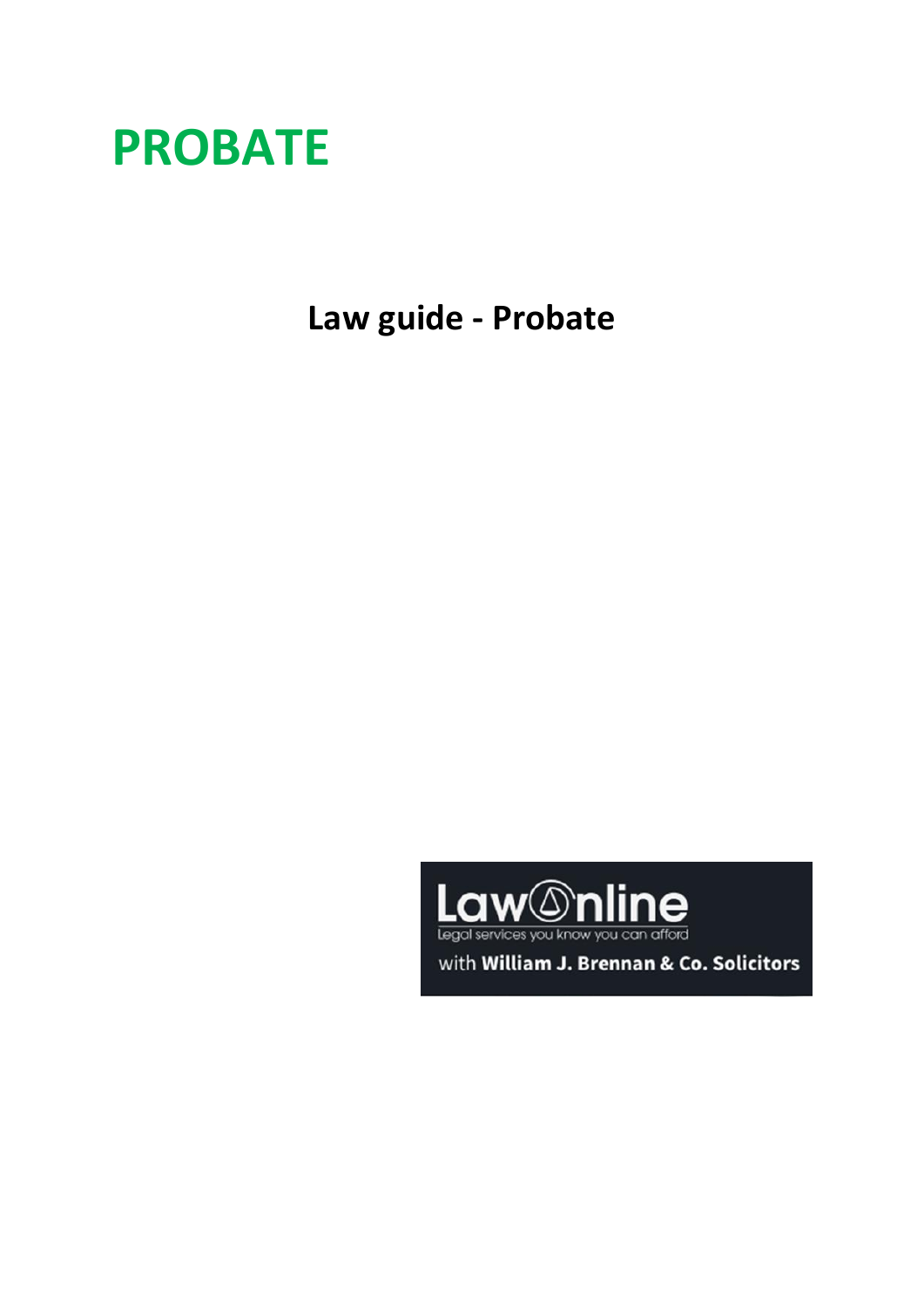# Contents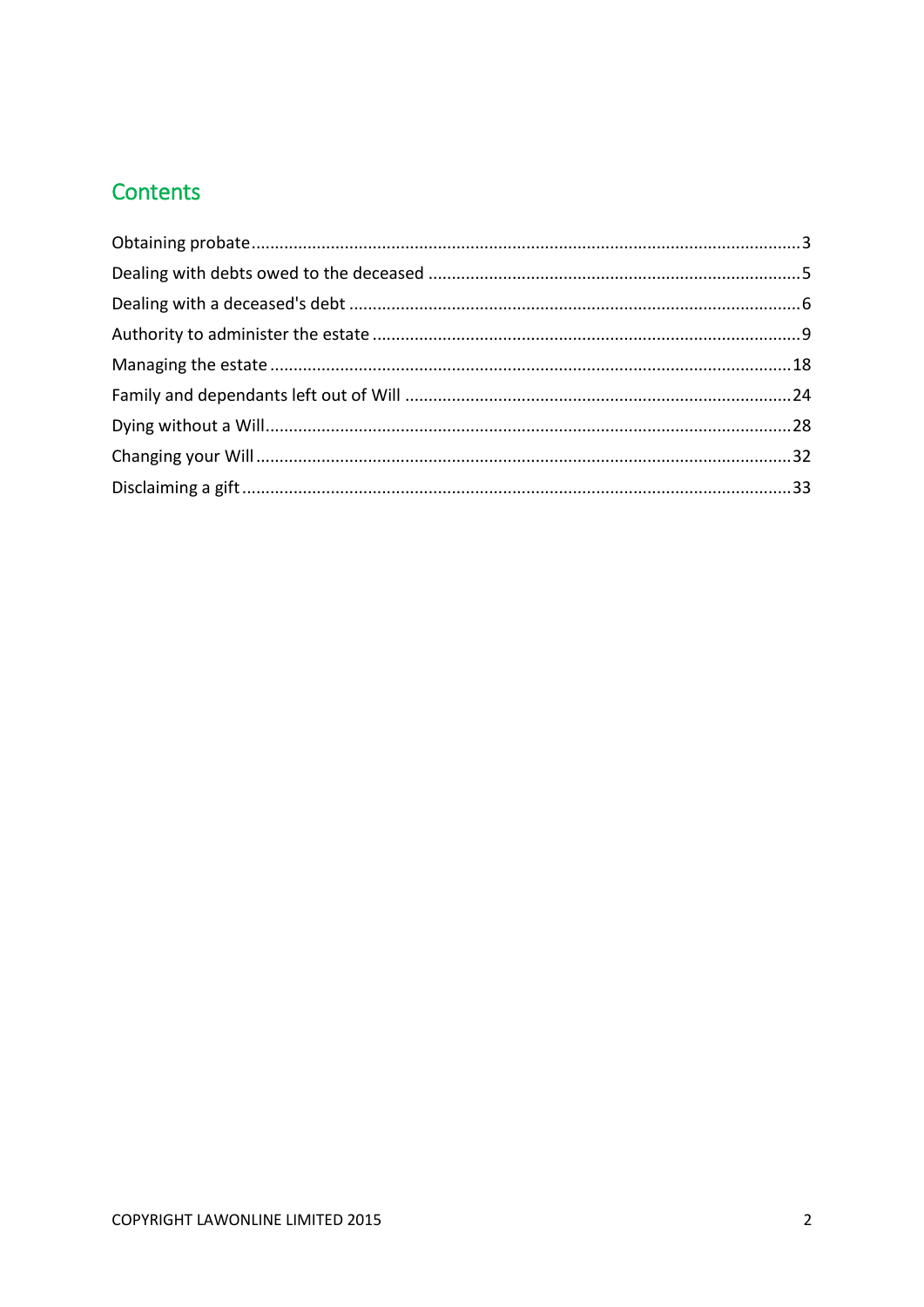# <span id="page-2-0"></span>Obtaining probate

## **What is probate?**

'Probate' is the term used when talking about applying for the right to deal with a deceased person's affairs (called 'administering the estate').

When a person dies leaving a will, they are said to have died 'testate'. In this case, one or more 'executors' may be named in the will to deal with the person's affairs after their death.

The executor applies for a 'grant of probate' of the will from the Probate Office or the District Probate Registry. The Grant of Probate is a legal document which confirms that the executors have the authority to deal with the deceased person's assets (property, money and possessions). The executors can use it to show they have the right to access funds, sort out finances, and collect and share out the deceased person's assets as set out in the will.

If a person died without making a will, they are deemed to have died intestate.

A close relative of the deceased can apply to the Probate Office or a District Probate Registry (for applications outside Dublin) to deal with the estate. In this case they commonly apply for a 'Grant of Letters of Administration Intestate '.

If the grant is given, they are known as 'Administrators' of the estate. Like the Grant of Probate, the Grant of Letters of Administration is a legal document which confirms the administrator's authority to deal with the deceased person's assets.

In some cases, for example, where the person who benefits is a child, the law states that more than one person must act as the administrator.

## **Personal representative (PR)**

This is a general term which means executor or administrator.

## **Grant of representation**

This is a general term which includes grants of probate and grants of letters of administration.

#### **When a grant is needed**

A grant is almost always needed when the person who dies leaves one or more of the following:

- stocks or shares
- certain insurance policies
- property or land held in their own name or as 'tenants in common'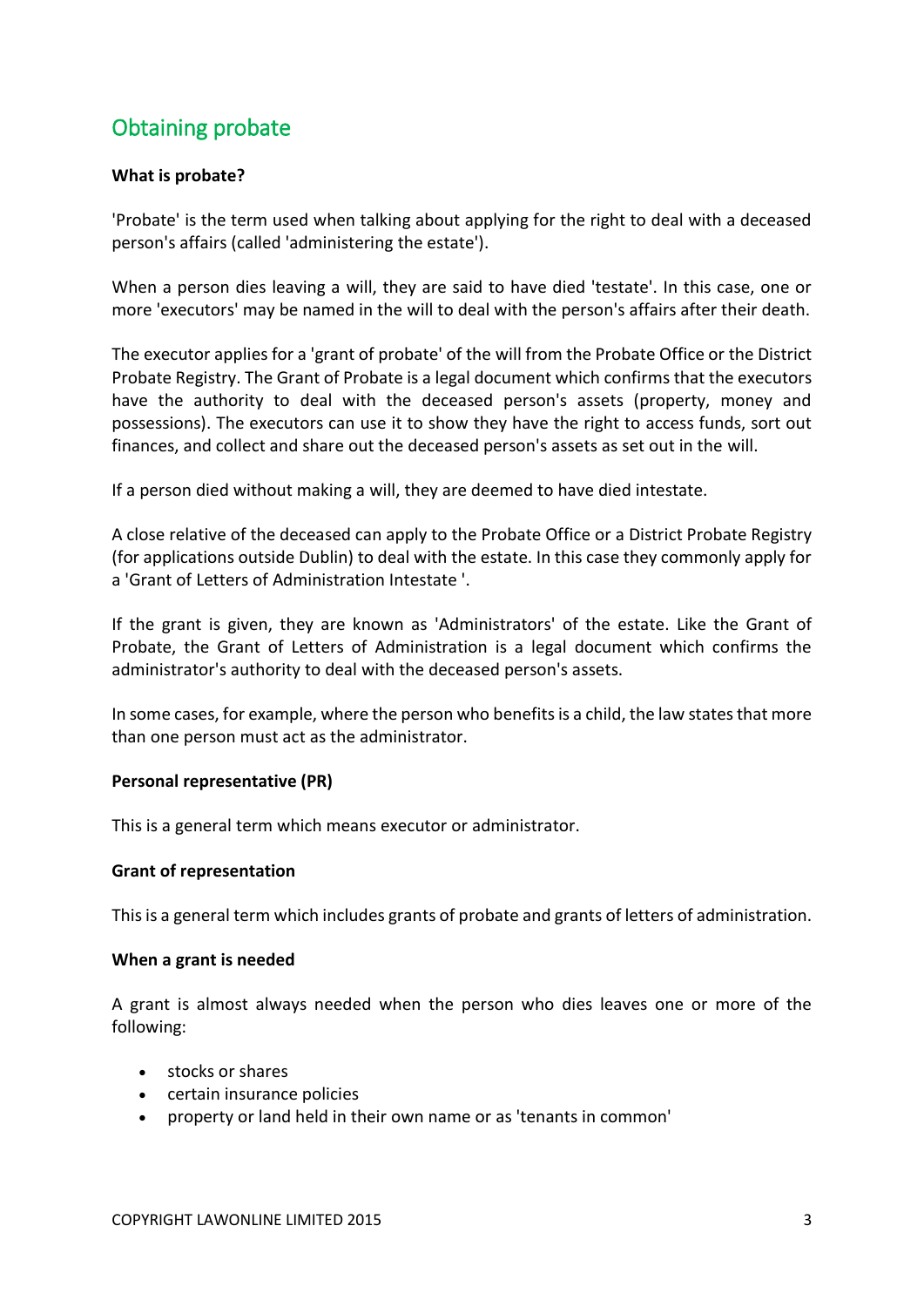In most cases above, the bank or relevant institution will need to see the Grant before transferring control of the assets. However, if the estate is small, some organisations, such as insurance companies and building societies, may release the money to you at their discretion.

#### **When a grant may not be needed**

A grant may not be needed where the deceased owned everything jointly with someone else and everything passes automatically to the surviving joint owner.

To establish whether the assets can be obtained without a grant, the PR would need to write to each institution informing them of the death and enclosing a photocopy of the death certificate (and Will if there is one).

#### **Grant and inheritance tax**

Inheritance Tax is a Self-Assessment tax. The obligation to make a return to the Revenue Commissioners rests with the person who receives the inheritance. An IT38 Return (Inheritance Tax/Gift Tax Return) must be filed when an inheritance either by itself or when aggregated with prior benefits taken by the donee, exceeds 80% of the appropriate tax-free amount. Where the inheritance is received on or after 14 June 2010 and any relief or exemption is claimed, the IT38 must be filed online through ROS, Revenue's online service.

It should be noted that a surviving spouse or civil partner taking any inheritance from their deceased spouse or civil partner will be exempt from paying any inheritance tax. There are a number of other reliefs available including reliefs for agricultural and business property.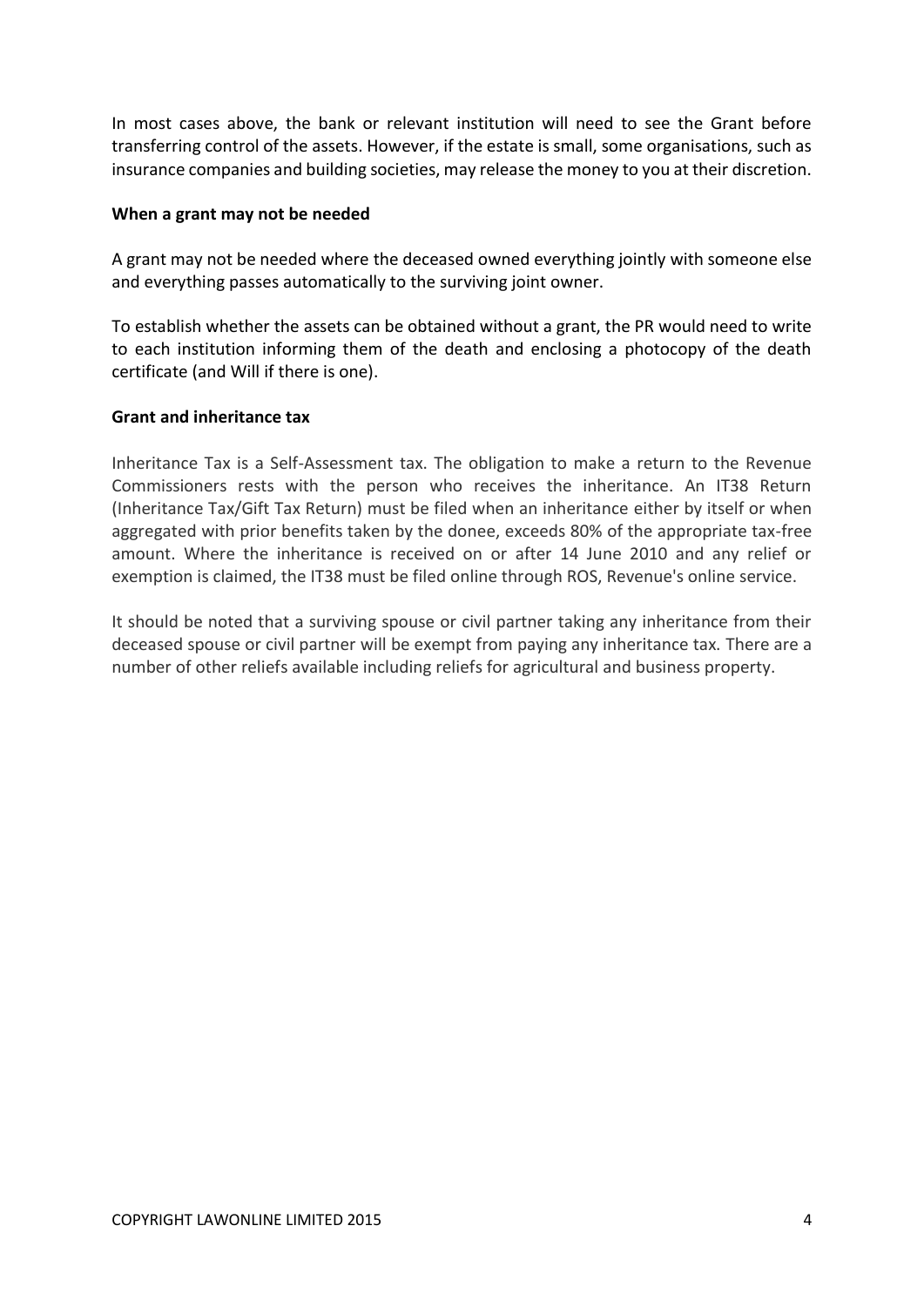# <span id="page-4-0"></span>Dealing with debts owed to the deceased

## **What to do about debts owed to the deceased**

When someone dies, any money owed to them is counted as part of their 'estate' (everything they own or are owed less anything they owe). It's the responsibility of the PR to collect debts owed to the deceased.

#### **Personal debts owed to the deceased**

If the deceased was owed money (for example, for something they sold to someone) and there was an agreement in writing, this may be enforceable by the executor on behalf of the estate. If, however, the arrangement was on a casual basis this may be difficult to prove and it's possible that the debt will not be recoverable.

If you're having difficulty recovering a personal debt owed to a deceased person you should seek independent legal advice.

#### **Business debts owed to the deceased**

The legal situation regarding business debts owed to the deceased – including rental and hire purchase agreements - depends on whether the business is a sole proprietorship, a partnership or a company. Sorting out business debts can be complicated, so it is important to get legal advice.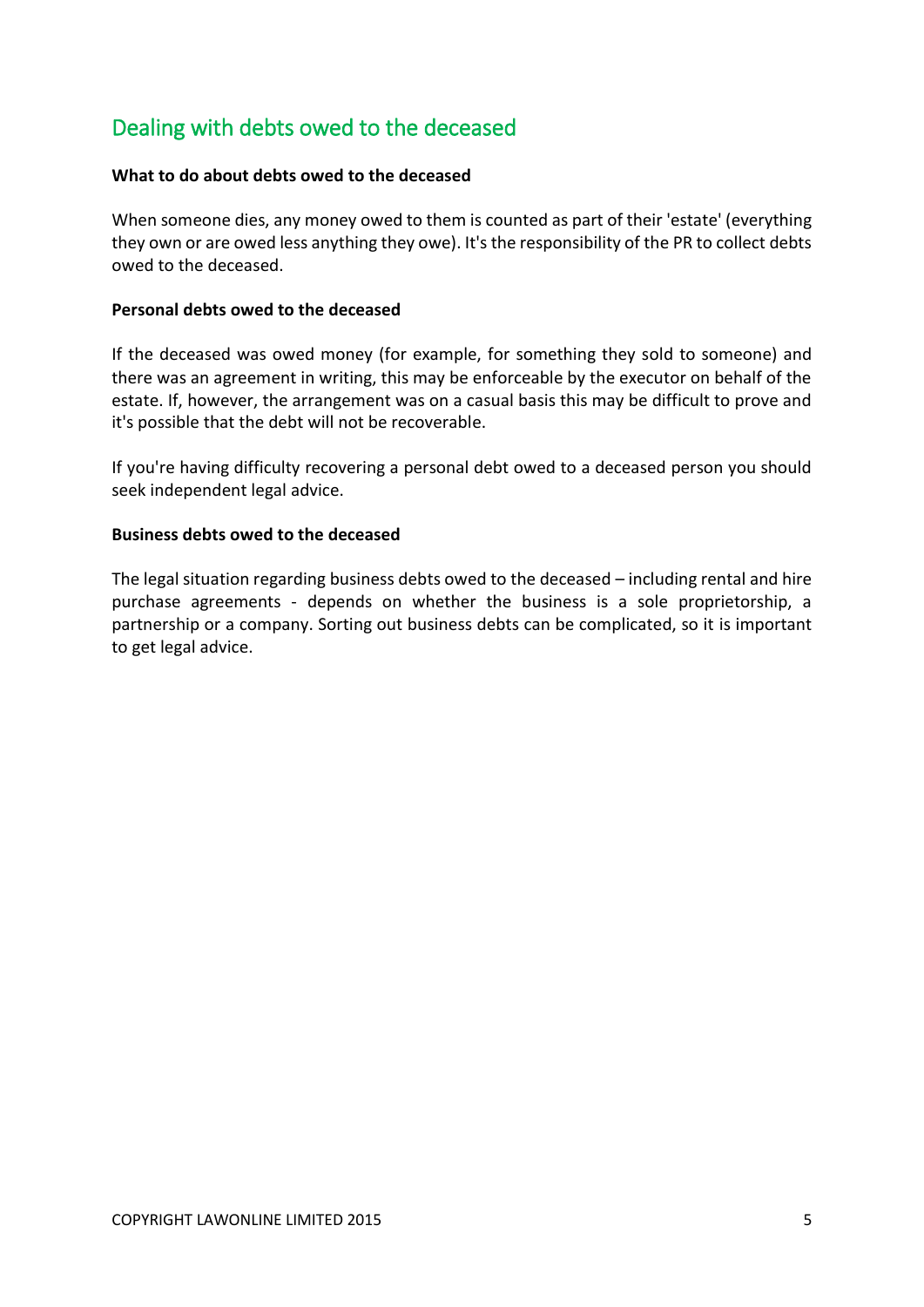# <span id="page-5-0"></span>Dealing with a deceased's debt

## **What happens to debts when someone dies?**

When someone dies, any debts they leave are paid out of their 'estate' (the money and property they leave behind).

## **The estate**

A person's estate is made up of their cash (including from insurance), investments, property and possessions.

After someone dies, their estate is handled by one or more executors and/or 'personal representatives (PRs)'. The PRs are often relatives or friends and/or a solicitor.

If the estate is worth above a certain amount, the PR will need special permission from the court - called a grant - to be able to deal with the person's affairs. This includes paying off their debts.

The estate has to pay off any outstanding debts in a set priority order before anything is given to people named in the Will, or until the money runs out.

## **Debts if you owned a home together**

If you jointly owned your home with the deceased person and there is not enough money elsewhere in the estate to pay off the deceased person's debts, there is a chance that your home would have to be sold. Your options to avoid a sale depend on whether you owned it as 'tenants in common' or 'joint tenants'.

## **Tenants in common**

In this case the share belonging to the person who has died becomes part of their estate and goes to whoever is mentioned in their will or those who benefit under the intestacy rules. But if there are outstanding debts these must be paid first from that share. To avoid a sale of the home, you and/or anyone due to inherit the second share will need to try and negotiate with those owed money ('creditors') and find the necessary money.

## **Joint tenants**

In this case the deceased person's share passes automatically to you by survivorship. However, even though it is now in your estate, you cannot ignore the debts

## **How different debts are paid off**

*Mortgages*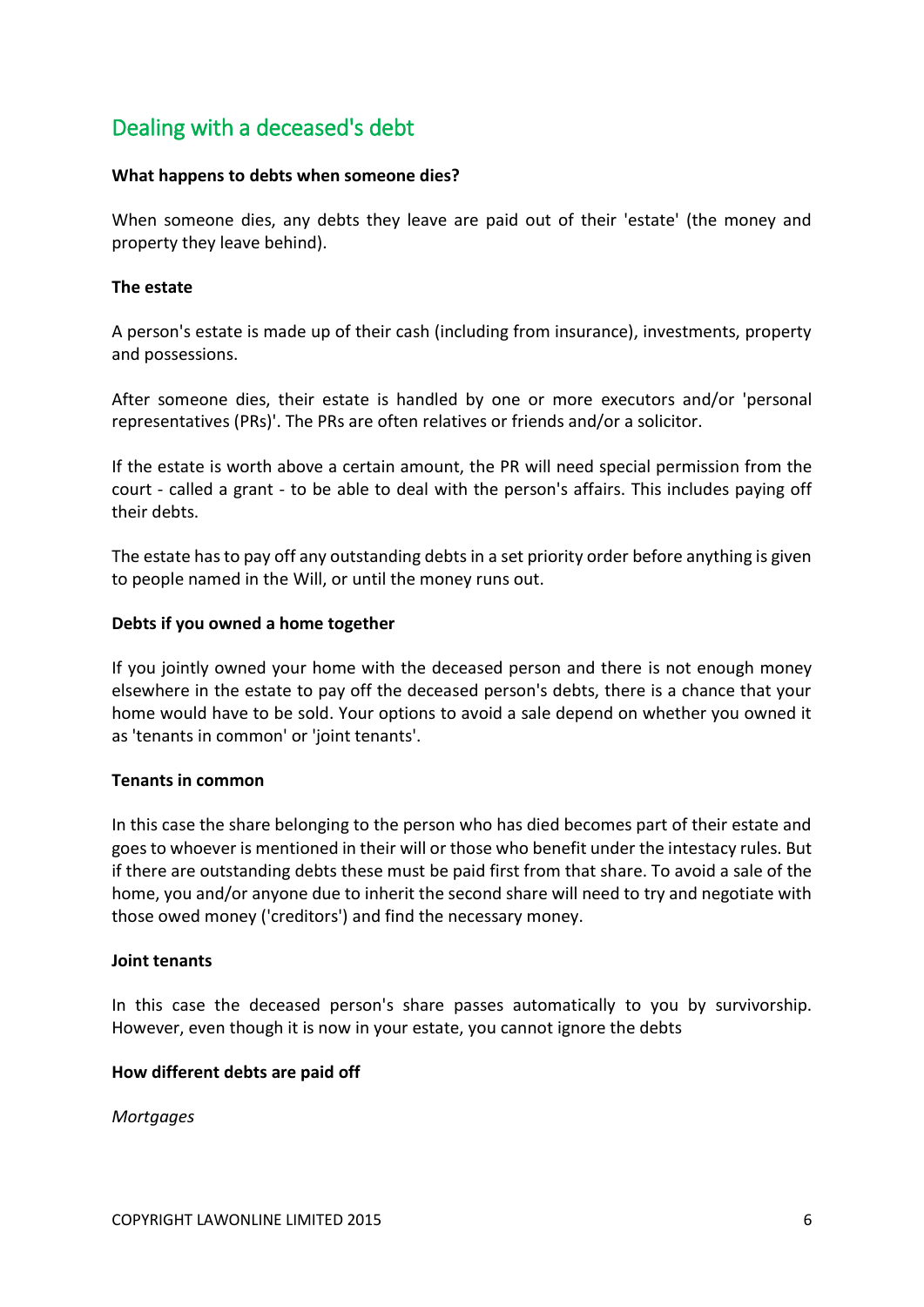If the mortgage lender required life insurance, this may pay off the full amount of the loan. If there isn't any insurance – or if there were second mortgages not covered by insurance - the property may have to be sold.

## *Rent arrears*

If you're a joint tenant in rented property you must pay off any rent arrears.

## *Local Property Tax*

You are a liable person for local property tax if you own a residential property on the liability (or ownership) date. Anyone still living in the house is responsible for ongoing charges. If the property remains unoccupied, there may be certain exemptions and discounts available. You should contact the relevant authority to obtain details of these.

## *Hire purchase (HP agreements)*

The buyer doesn't own the property until the last payment has been made. But if over one third of the agreement has been paid, the seller needs a court order to get the goods back.

Before returning goods or making payments, check to see if there was a payment protection plan.

## *Personal loans, credit cards and credit debt*

If cards are held jointly, any debts will be the joint holder's responsibility – but check to see if you're covered by a payment protection plan.

## *Tax debts and overpaid benefits*

Any tax owed or overpaid benefits or pension would be paid out of the estate. To prevent benefits overpayments and check if tax is owed contact the relevant office as soon as possible. You'll find contact details on relevant paperwork, or by carrying out searches online.

You should write to the Department of Social Protection quoting the tax number of the deceased to ensure that there is no outstanding money due from the estate of the deceased or to ascertain if there has been an overpayment as there may be a refund due. A letter should be sought from the Department of Social Protection confirming that there is no money due and owing from the estate and a copy of the letter should be kept on file.

## **Checking for insurance to cover debts**

Always check carefully to see if the deceased person's debts are covered by:

- death cover for a mortgage
- payment protection cover for personal loans or credit cards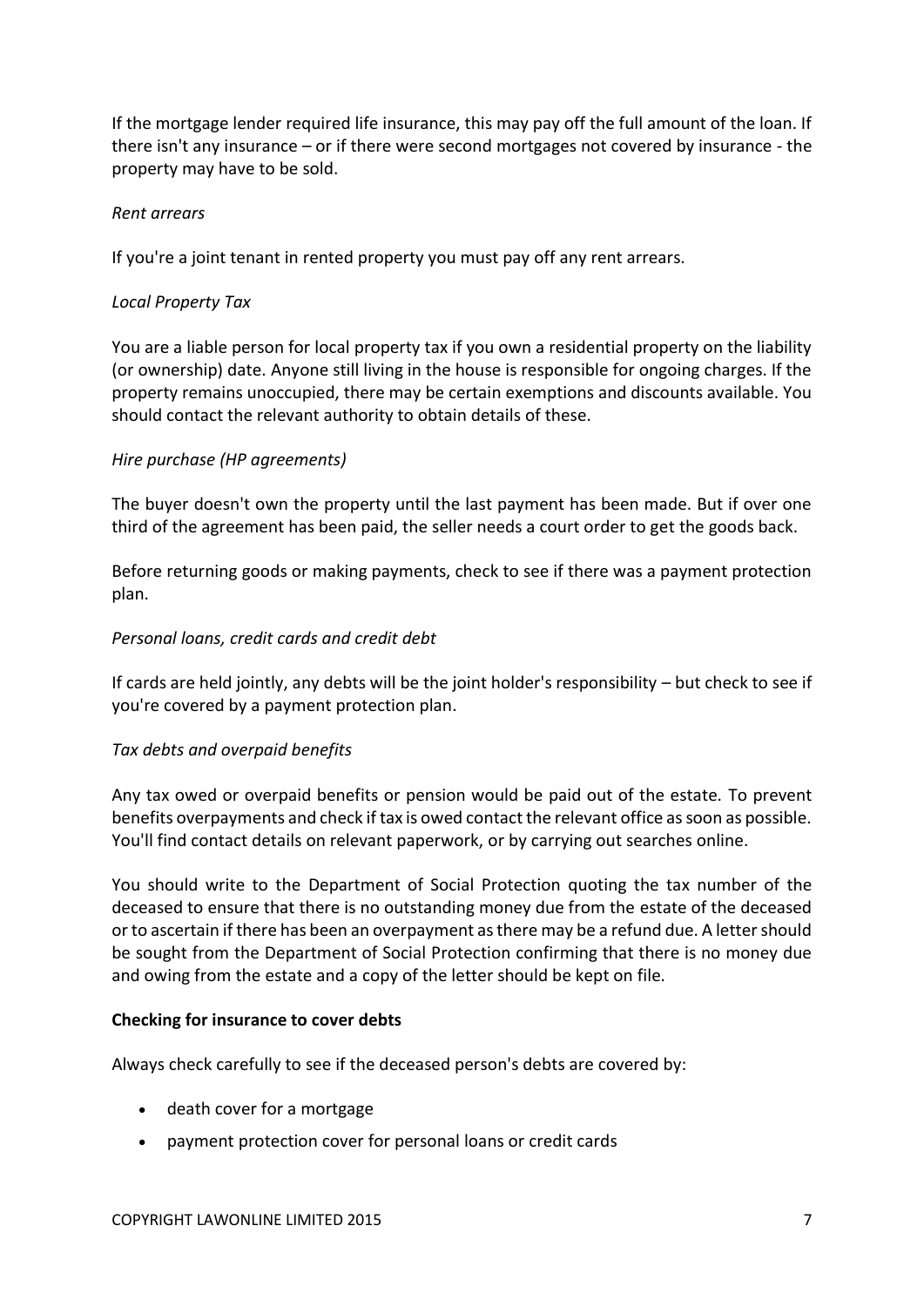'Death in service' from a pension (payment of a lump sum if the person dies before pension age)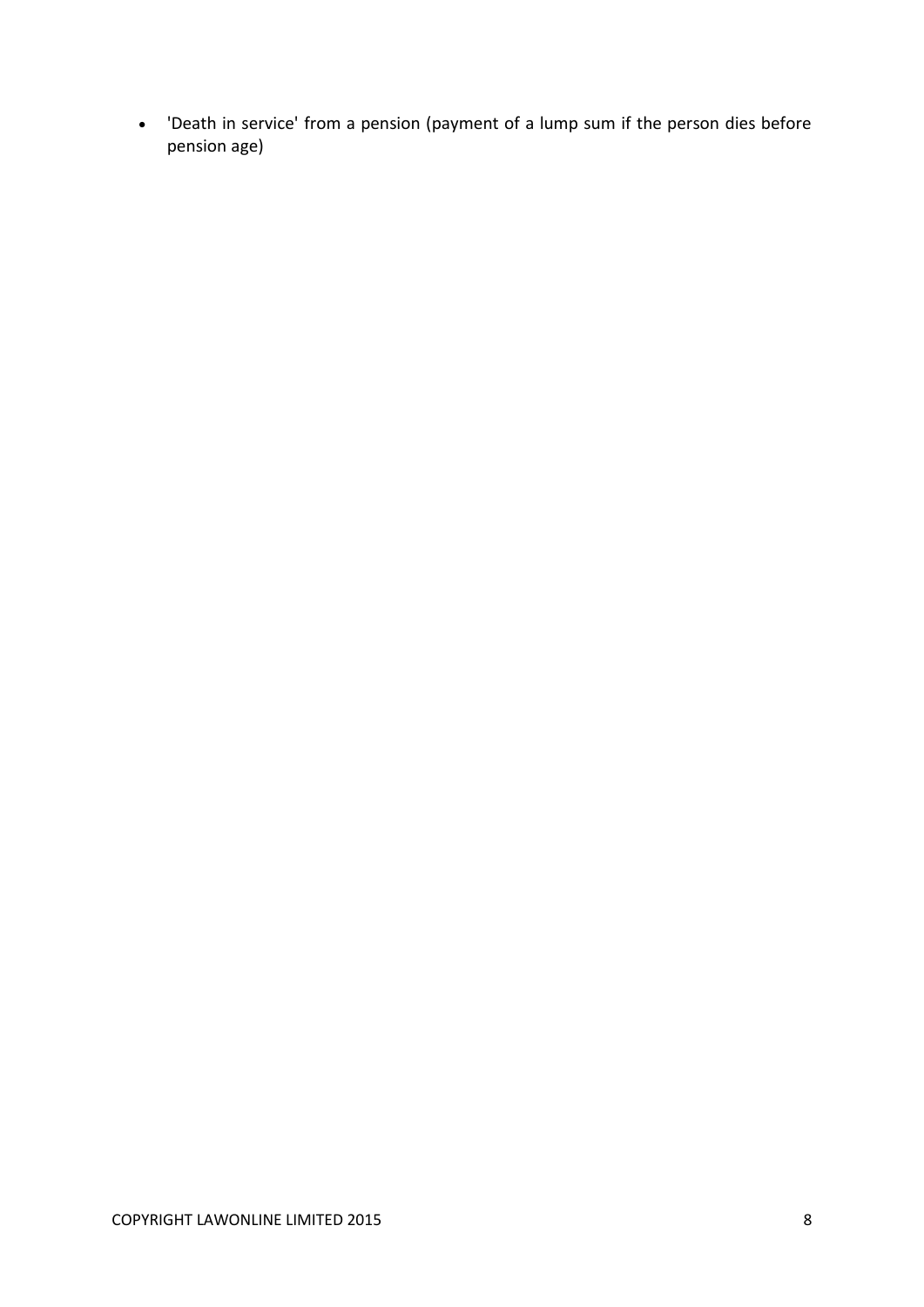# <span id="page-8-0"></span>Authority to administer the estate

Those appointed to manage the estate must apply to the District Probate Registry (for applications outside of Dublin) or in the Probate Office in Dublin to obtain the necessary written authority to manage the estate. This is generally referred to as obtaining a grant. The Probate Office and/or Registry will issue a document, called a grant of representation, which acts as proof of the person's authority to act. The type of document will differ depending on whether the persons are appointed by Will or, where there is no Will, by the court.

## **Introduction**

The personal representatives (PRs) will be either the deceased's executors (if they have made a Will) or intended administrators.

If the Will is valid and contains an effective appointment of executors of whom one or more is willing and able to prove the deceased's will, they will be given the necessary authority to proceed with the management and administration of the estate. It is called a Grant of Probate and will be issued to the nominated executors.

If there is a valid Will, but there are no persons willing or able to act as executors, then the next persons entitled to act are called 'administrators' who are appointed according to prescribed rules. They will apply for authority to act and will receive a grant of letters of administration with will annexed.

If the deceased left no Will, or no valid Will, the estate will be administered under the rules of intestacy as set out in the Succession Act, 1965. In order to obtain a grant, only one administrator need apply. This is so even if the estate contains land that may be sold during the administration because a receipt for the proceeds of sale from one administrator is sufficient for the purchase. This is in contrast to the position of a trustee. In the case of a trustee, a good receipt for the proceeds of sale of land must be given by at least two trustees (or a trust corporation, for example, a bank).

In the case of administrators (with or without the Will) it will often be sufficient for one to act in the administration of the estate. However, where the will or intestacy creates a life interest or a child interest, two administrators are normally required.

#### **Preliminary steps**

## *Details of assets and liabilities*

A PR must first obtain details of the deceased's property and of any debts outstanding at the date of death. This can be achieved by obtaining the building society passbooks, share certificates and details of bank accounts. These documents will give some indication of the value of the assets but are unlikely to produce precise values. More accurate valuations can be obtained by writing to the various institutions holding the deceased's assets and producing the death certificate as evidence of the death where required.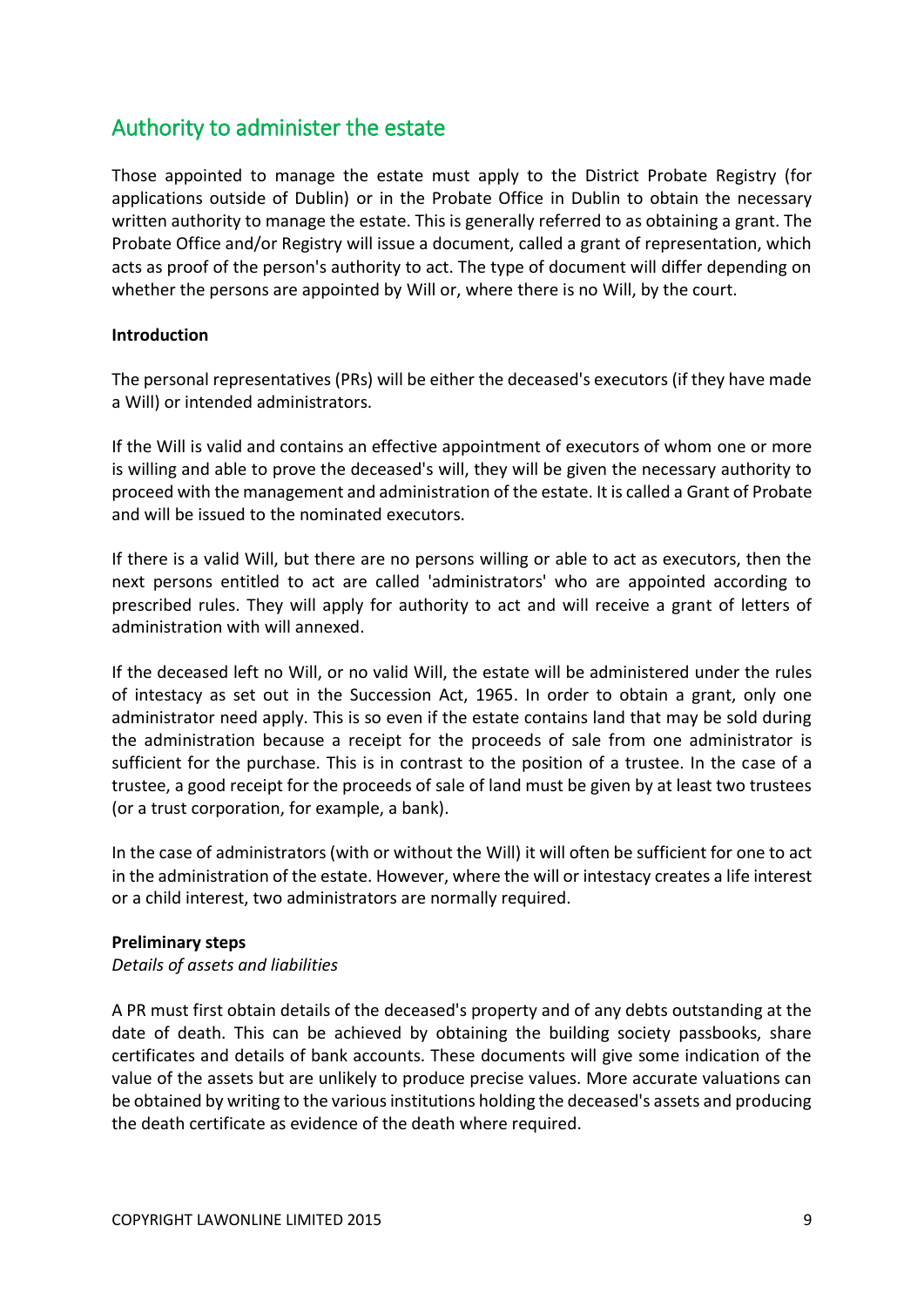The PRs should also ask the bank whether it holds in safe custody any share certificates or other property owned by the deceased. The bank will require sight of the death certificate. Once these details have been gathered, the PRs will then have some idea of the size of the estate. This is extremely important, particularly where the estate will be subject to Inheritance Tax.

## *Details of the beneficiaries*

The identity of the beneficiaries should be obtained at an early stage. The nature of their entitlement should also be identified, for example, whether they are receiving a specific gift or part of the residue (what is left over). If they are specific legatees, it is important to establish whether the property given by those specific gifts is part of the estate. If they are not, the gift will fail, except in very unusual cases.

If the deceased dies intestate (i.e. without having made a valid Will – see our chapter ['Dying](https://www.mylawyer.co.uk/law/index.cfm?event=article&node=B76691D77109A76991)  [without a Will'](https://www.mylawyer.co.uk/law/index.cfm?event=article&node=B76691D77109A76991)), it is necessary to establish which members of the family have survived so that the basis of distribution of the estate can be established in accordance with the Rules of Intestacy .

## *Missing or unknown beneficiaries*

PRs (executors or administrators) are responsible for the administration of the deceased's estate. This function must be performed correctly. Failure by a PR to carry out their duties can give rise to personal liability. PRs may be faced with a problem that persons entitled under the Will or intestacy rules have disappeared or are unknown to them. In addition the PRs may not be sure that they have identified all the deceased's debts and creditors. Steps can be taken to protect the PRs against personal liability and advertising in accordance with the relevant trustee legislation for missing beneficiaries, creditors or other potential claimants may be prudent.

## **The probate papers**

The appropriate oath and tax forms must be prepared in readiness for the application for the grant of representation. The PRs must swear the oath for executors or administrators before the application for the grant can proceed.

The Inland Revenue affidavit must be prepared in duplicate for swearing by the personal representative (this is discussed in more detail in the section on tax forms). The information sets out the liabilities and assets of the deceased's estate. A sworn copy will be forwarded to the Probate Office along with a certified copy of the will to the Inspector of taxes for the area in which the deceased resided.

## **Procedure**

The majority of probate applications are made through a solicitor. The charges made by solicitors to their clients vary according to a number of factors (including the value of the estate and/or complexity of the case), so it is not possible to give an indication of typical, or average, costs.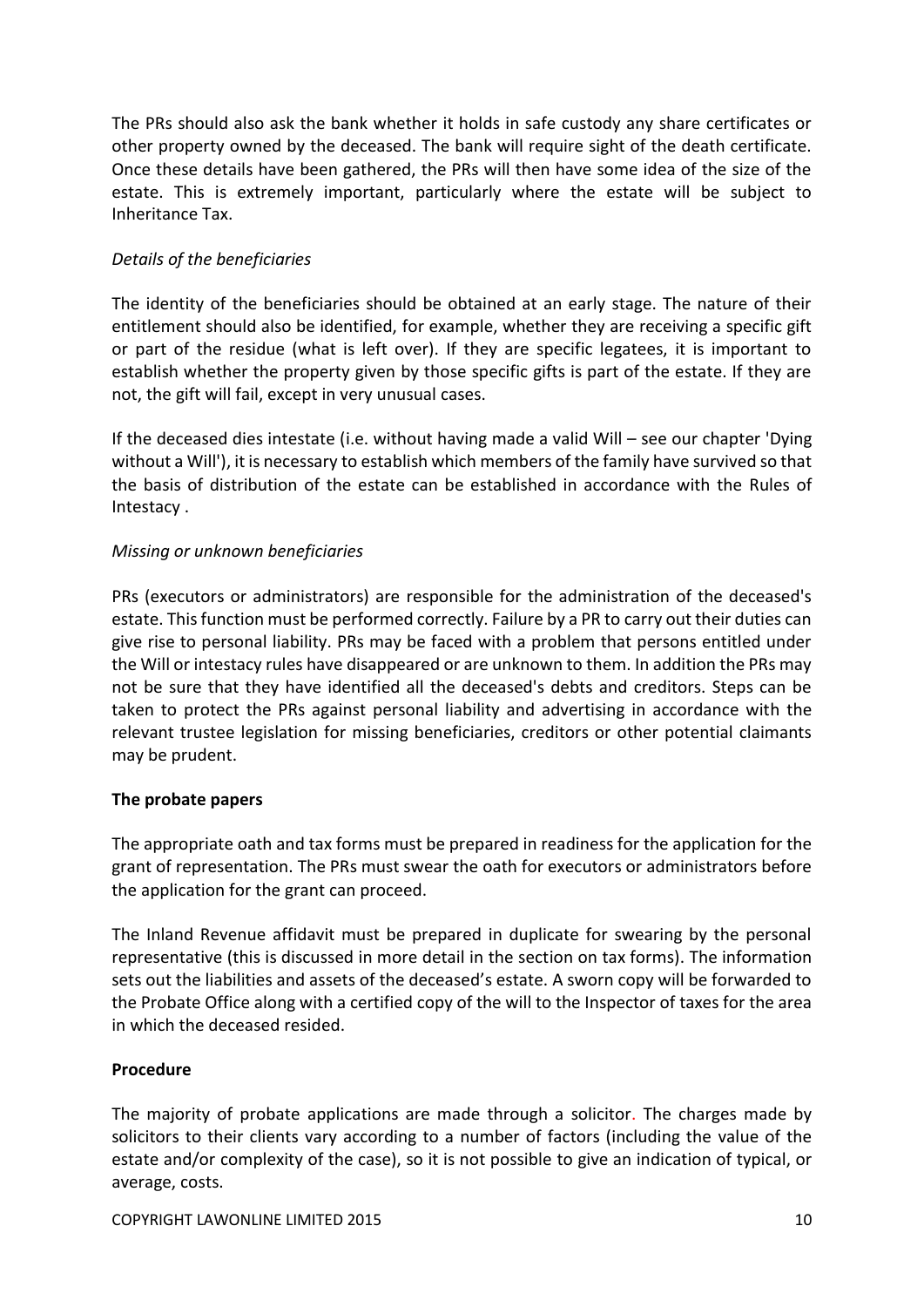The fee payable to the Probate Office is dependent on the value of the estate and the fee scale should be checked to ascertain the relevant fee before submitting an application to the Probate Office. The fees are set out in the Supreme Court and High Court (Fees) Order at Schedule 1 Part 8 in Items 7 and 8, which can be accessed via the www.courts.ie website. In the case of the majority of applications made through solicitors, the main stages involved are:

- The solicitor, meets the client and takes necessary details or the client supplies information.
- The solicitor, etc. writes to the various asset holding institutions and valuers to obtain values for the estate.
- The solicitor, prepares the papers for the client to swear the oath (see below).
- The client swears the oath in front of a practicing solicitor and/or commissioner for oaths.
- The solicitor sends the papers to a Probate Office for processing together with the original Will, fee and CA 24 Form).
- Staff at the Probate Office examine the papers, and a grant of representation is issued and sent to the solicitor once the Registry is satisfied as to the validity of the application.

Just under one third of applications are made by applicants acting in person. The fee payable to the Probate Service when making a personal application is again, dependent on the value of the Estate and the Supreme Court and High Court (Fees) Order at Schedule 1 Part 8 Item 9 sets out the fees payable in this regard and can be accessed via the courts.ie website.

There are five main stages involved in every personal application:

- The applicant can obtain information, guidance and forms from the Probate Office and/or [www.courts.ie](http://www.courts.ie/) website. The applicant completes the forms and sends them to the Probate Office together with the original Will if any, an official copy of the death certificate of the deceased and the appropriate fee.
- Staff at the Probate Office examine the application and prepare the necessary papers.
- The applicant [attends an appointment](http://www.hmcourts-service.gov.uk/cms/1166.htm) at the Probate Registry or Probate Office for interview, and to swear the oath.
- A grant of representation is issued and posted to the applicant once the Probate Registry is satisfied as to the validity of the application.

NB: Every time an application for a grant of representation is re-submitted to the Probate Office or the District Probate Registry, a fee of €40.00 applies.

The Probate Office and/or Registry retains the original Will, as it becomes a public record.

When the grant has been issued, you will receive information concerning your role as the executor or administrator. You will then have the legal right to ask any person or organisation holding the deceased person's money or property to give you access to these assets. These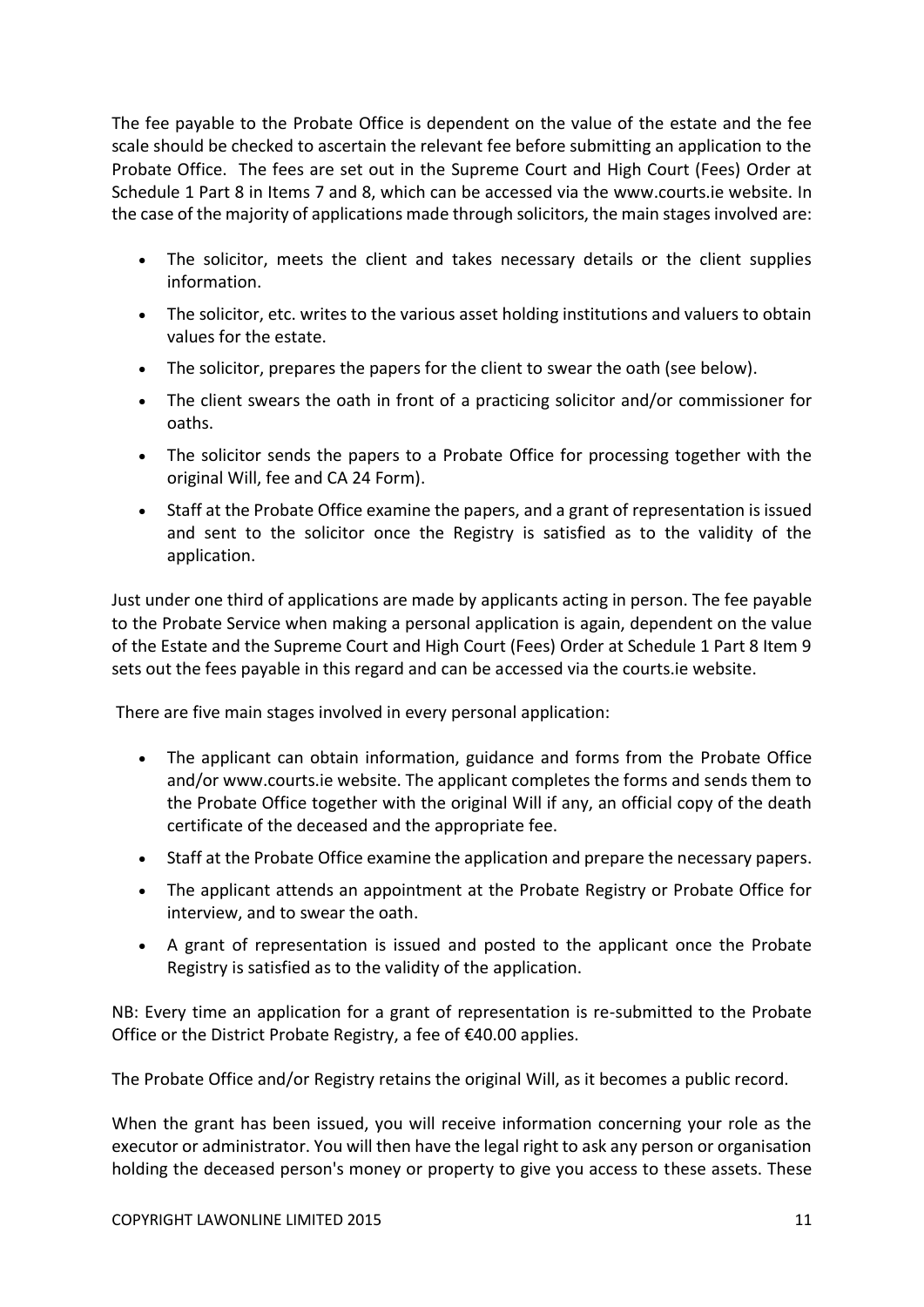assets can then be released, sold or transferred as set out in the deceased person's Will or as required by the intestacy rules.

All grants of representation are public records.

The responsibility of the Probate Office ends when the Grant is issued, and they cannot advise you on how to administer the estate. If you have any questions about this, you should seek legal advice.

## **Applications by the executor or administrator**

Where the executor or the administrator in the case makes an application where there is a Will, it is important to check that the will is valid in all respects. Legal advice should be sought if there is any doubt as to whether:

- The Will is the last Will of the testator.
- The Will has not been validly revoked.
- The Will has been executed in accordance with the provisions of the Wills Act 1837.
- It contains an attestation clause that indicates that the Will was executed in accordance with the requirements of the Wills Act 1837.

Where the registrar is satisfied with all of the documentation lodged by the executor or administrator, they will issue the original grant signed and sealed with the court seal. However, there may be circumstances where the registrar requires further evidence and this may have to be supplied by way of affidavit.

Usually this occurs where there is no attestation clause, or the clause is defective or there is doubt as to whether the Will has been properly executed. In such circumstances, the registrar will require evidence by affidavit of due execution. One or both of the witnesses to the Will can give this evidence.

If there is doubt as to the mental capacity of the testator, an affidavit from a doctor may be necessary in order to satisfy the registrar that the testator had the necessary mental capacity.

Where a will has been lost, it is presumed that the testator destroyed the Will with the intention of revoking it.

However, if the Will has been lost or accidentally destroyed, probate may be obtained with a copy of the will. A copy of the Will may have been kept in a solicitor's file. However, in order to obtain probate in these circumstances, an application would have to be made to the registrar. The application would be supported by affidavit evidence from the applicant for the grant of probate setting out clearly the circumstances surrounding the existence of the Will following death of the testator (someone who makes a Will) or facts which rebut the presumption that the will was revoked by destruction and the accuracy of the reconstruction or copy as appropriate. The registrar may also require evidence of due execution of the original Will by way of affidavit.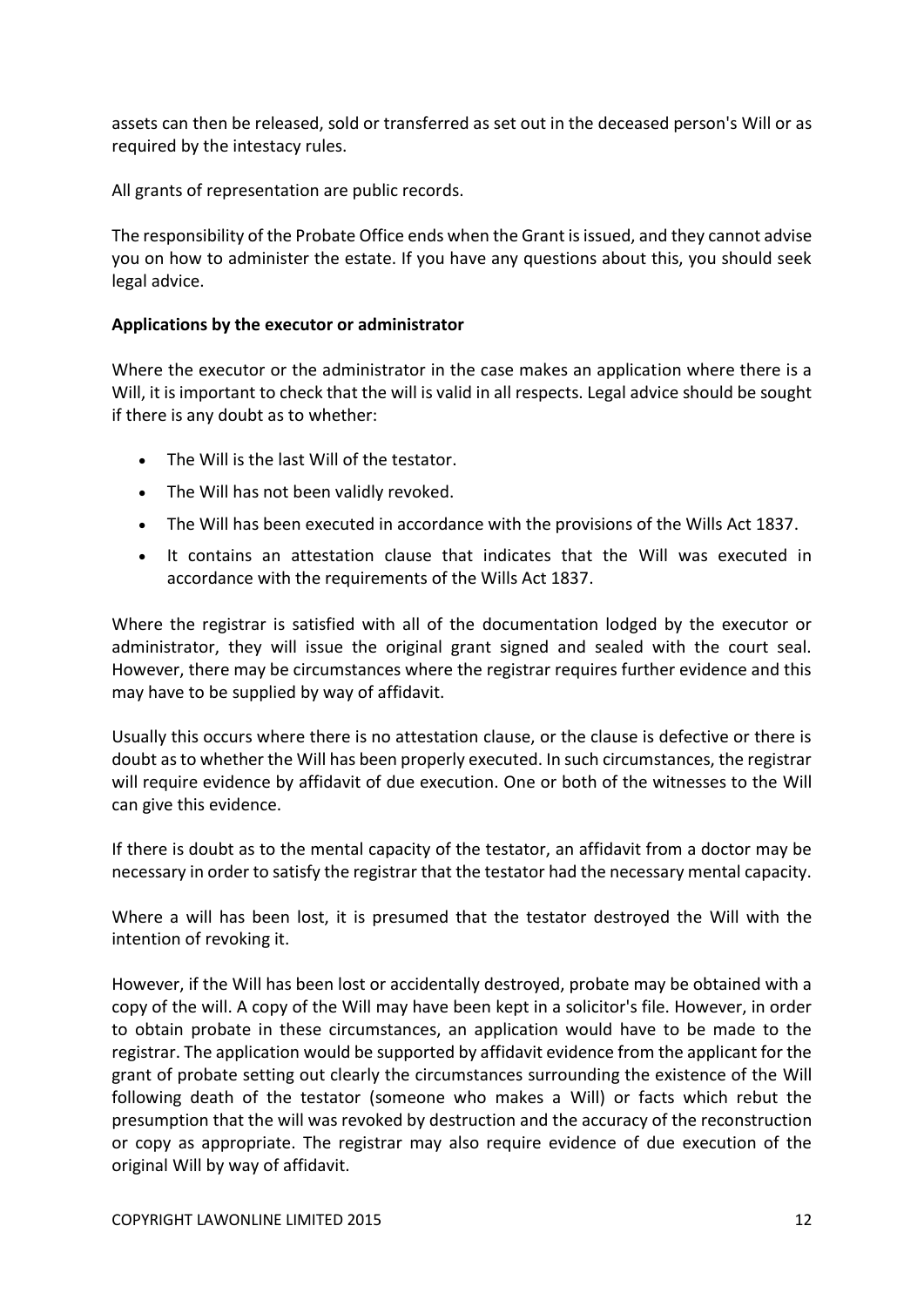## **Tax forms**

One of the first steps towards obtaining the grant of representation is preparation of the appropriate tax form and calculation of any tax payable. This is done by filing in a CA24 Inland Revenue affidavit. Independent tax advice should be sought before filling in a CA24 and full disclosure of the deceased's assets and liabilities must be submitted in the CA24.

The following procedure applies:

- 1. The affidavit must be prepared and sworn in duplicate.
- 2. Both affidavits must be submitted directly to the Probate Office/District Probate Registry. Once probate has been issued, the Revenue Commissioners receive all relevant data directly from the Probate Office.
- 3. The Probate Office/District Probate Registry checks the Inland Revenue affidavit in so far as the probate element of the process is concerned. All the tax details are a matter for the Revenue Commissioners.

#### **Assets which may pass without grant**

Where the assets in the estate are of such a type that they may be cashed without the production of a grant, or the assets do not pass through the hands of the PRs or the assets to be cashed do not form part of the deceased's estate, a grant may not be required.

Payments can be made to persons appearing to be beneficially entitled to the assets without formal proof of title. This facility is restricted in that it is not available if the value of the asset exceeds a certain sum which varies between institutions. The payments are usually made at the discretion of the institutions concerned. It is not possible for the executors to insist that payments should be made.

Subject to these points, payments can be made in respect of, for example money in National Savings Bank accounts, National Savings Certificates, Premium Bonds, and money in Building Societies and friendly societies.

Recoverable property such as furniture, clothing, jewellery and cars can normally be sold without the PRs having to prove to the buyer that they are entitled to sell such items. Occasionally, a grant will be required to prove entitlement, for example, if the deceased's jewellery is deposited at a bank.

Normally the PRs do not require a grant before taking custody of any cash funds in the deceased's possession as opposed to funds deposited in a bank or other account.

#### **Assets not passing through the PR's hands**

On death, any interest in property held by the deceased as a joint tenant in equity with another (whether it is an interest in land or other personal property) passes by survivorship to the surviving joint tenant. As it does not pass via the PRs, any grant is irrelevant.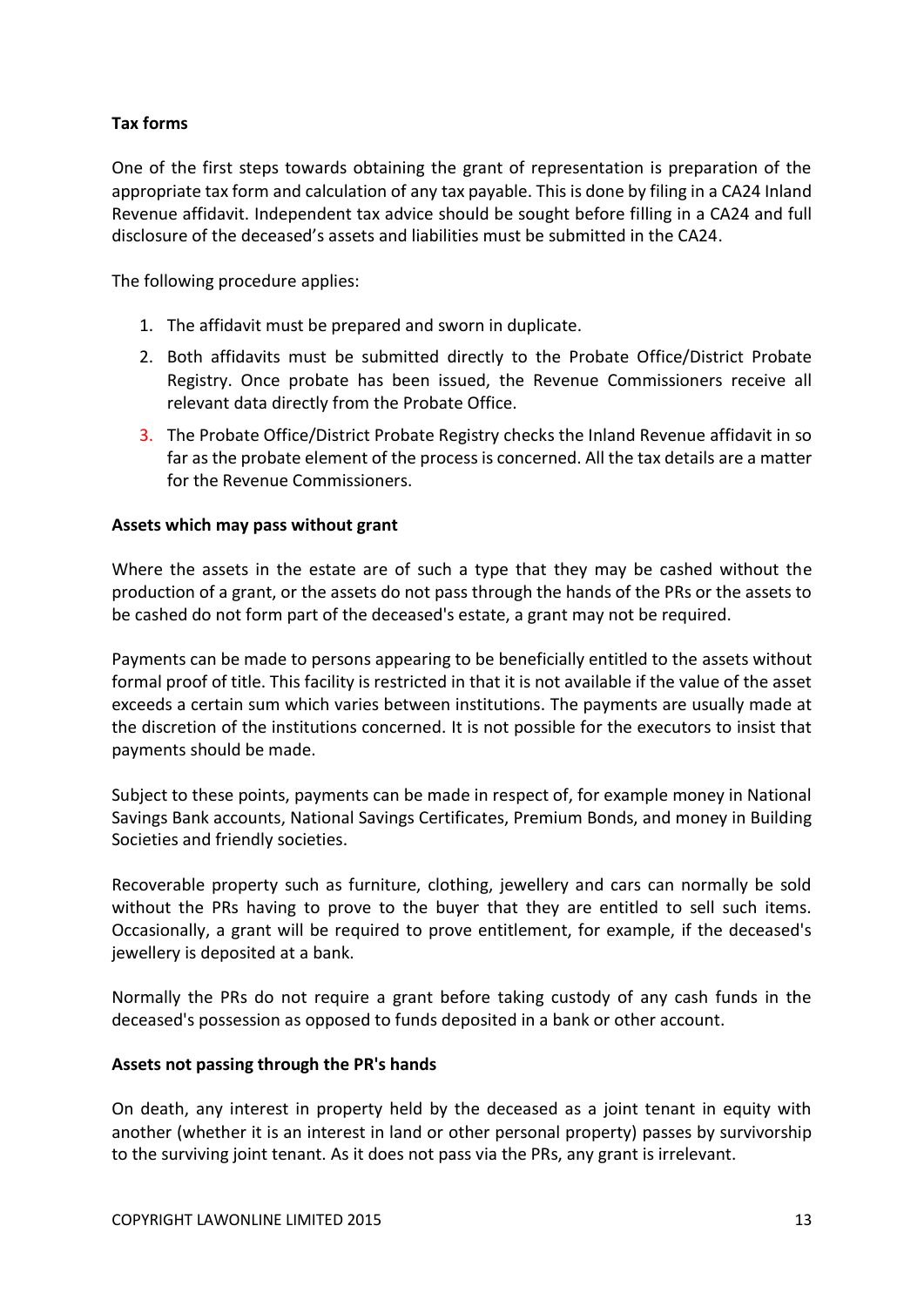The survivor has access to the property and can prove title to the whole of it merely by producing the deceased's death certificate. Since it is common for married couples to own property jointly, there are many occasions where a grant is not required for this reason. The property passes to the surviving spouse/civil partner independent of any grant.

## **Property not forming part of the estate**

Where the deceased insures their own life so that the policy and its proceeds are held in trust for another, no grant is required. On the death of the deceased the policy money is payable to the trustees of the policy on production of the death certificate and the proceeds do not form part of the deceased's estate.

As the deceased had no beneficial interest in the policy or its proceeds, no Inheritance Tax will be payable on the proceeds. Such a policy is particularly advantageous as the proceeds make tax-free provision for dependants of the deceased and can be collected immediately following death.

If the deceased has entered into a discretionary scheme such as a pension fund, then any payments made by the pension fund trustees are made to the beneficiaries on production of the death certificate. Once again, a grant is not required since the pension benefits do not form part of the deceased's estate. It is another method of making tax-free provision for the dependants, and such provision can be collected immediately following the death.

## **Oaths**

Every application for a grant of representation must be supported by the correct oath.

Although the oath may differ in detail, the common purpose is to give the probate registry details of the deceased, the basis of the applicant's claim to take the grant, an undertaking that the applicant will administer the estate correctly and in the case of oaths for executors and administrators (with Will annexed), to identify and exhibit the Will and any codicils (documents that alter existing Wills).

## **The procedure**

Unless the correct oath is accurately completed and submitted to the probate registry or office, no grant of representation will be issued.

Before the oath is submitted to the probate registry, the PRs must swear the truth of its contents. Where the application is being made through a solicitor, notary or barrister, this must be done before a commissioner for oaths or an independent solicitor holding a current practising certificate. In the case of personal applications, the oath is sworn before the interviewing officer.

## **Oath for executors**

The oath for executors will lead to a grant of probate. This is the written authority given to those appointed in the Will who are willing and able to assist in the management and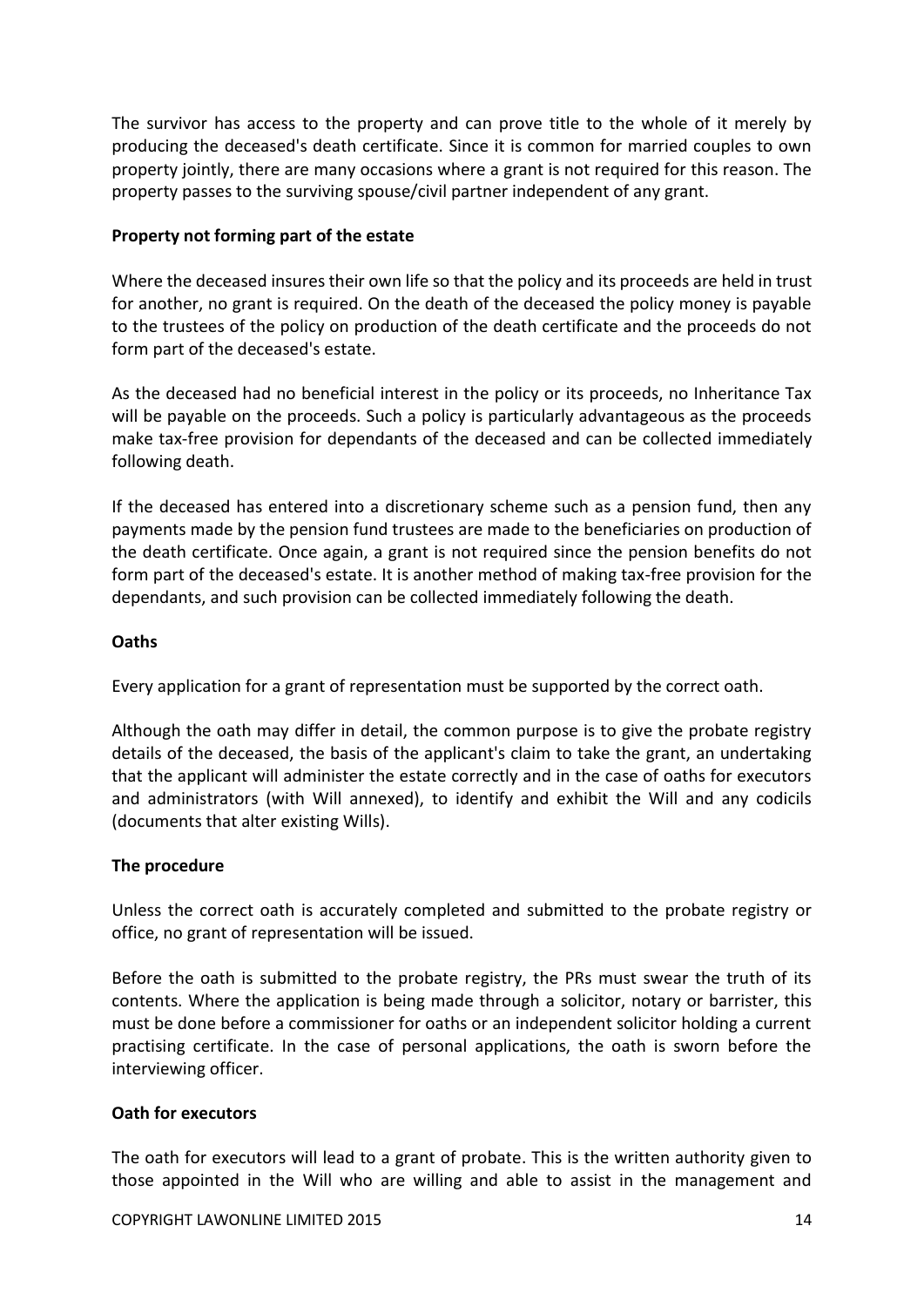administration of the estate. The executors are solely entitled to a grant of probate where the Will has appointed them. One executor may obtain a grant and act alone with any other executors choosing to either reserve his rights to probate or renounce his entitlement to probate.

A person appointed as an executor by the Will, but who, at the testator's (someone who makes a will) death, is suffering from mental incapacity may not act as an executor or apply for a grant.

## *Child executors*

A child under the age of 18 can be named as an executor. However, at the date of the testator's death, a child will not be in a position to act as the executor or to apply for a grant. Probate will be granted to the adult executors. The rights of a child to take up a position later can be reserved. If the administration of the estate has not been completed by the time the minor reaches 18 years they can then apply for authority to act as an executor.

Where a child is the only executor appointed by the Will or where the adult executors are not able or willing to act, the testator's estate cannot be left un-administered until the executor reaches 18. The probate registry will most likely authorise the parent or guardian to act in the meantime. When the child reaches 18, they may then apply for authority to act in the estate.

## *Ex-spouse/civil partner executors*

If the testator appointed their spouse or civil partner as an executor and the marriage/civil partnership subsequently ended in divorce/dissolution, the appointment will fail unless the testator has shown a contrary intention in the Will. If the spouse/civil partner was one of several executors, the others may apply for the grant of probate to the exclusion of the spouse/civil partner. If the spouse/civil partner was the sole executor, application should be made for a grant of letters of administration with will annexed. In either case, the oath should state the fact and the date of the divorce.

## **Giving up the right**

Any person appointed as an executor may give up their right to take the grant provided that they have not got involved in the administration of the estate already. This is called intermeddling. This occurs when the executor has performed some task that an executor might do, for example, notifying the deceased's bank of the death. Acts of common humanity, such as arranging the funeral do not amount to intermeddling. Once an executor has intermeddled, they must take the grant. Where a person appointed in the will or by intestacy decides that they do not wish to act, they must notify the probate registry in writing. The person giving up their right must sign the notification and the signature must be witnessed.

## **Oath for administrators**

This oath is required if the deceased has died totally intestate (without having left a valid Will, see the chapter ['Dying without a Will'](https://www.mylawyer.co.uk/law/index.cfm?event=article&node=B76691D77109A76991)). The persons entitled to the grant, save for some exceptions to the rule, and their order of priority are the following: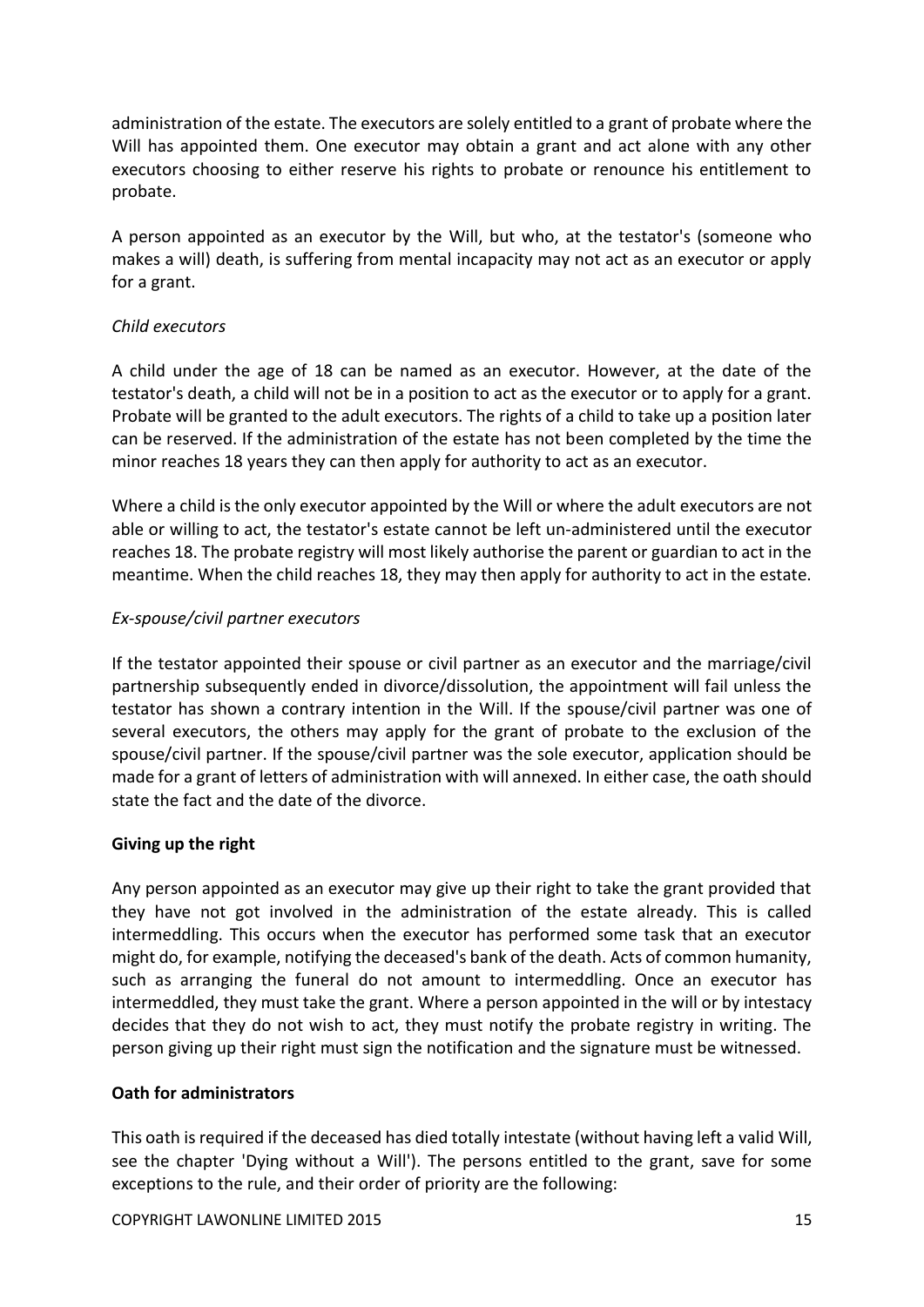- surviving husband or wife or civil partner
- the children of the deceased followed by the grandchildren
- the father and mother of the deceased
- brothers and sisters followed by nieces and nephews
- half brothers and sisters followed by their children
- grandparents
- uncles and aunts followed by their children and thereafter half uncles and aunts followed by their children

Should there be no person available or entitled to a grant, the acting solicitor shall be entitled to a grant and will act on behalf of the State.

Finally, if all persons entitled to a grant under the above provisions of this rule have been cleared off, a grant may be made to a creditor of the deceased.

## **Oath for administrators with Will annexed**

The oath in support of this application differs where there is a valid Will, but there is no executor willing and able to apply for a grant of probate. This may occur where the Will fails to appoint the executor, the appointment was of the testator's spouse/civil partner and has failed as a result of the testator's divorce, the executor has died before the testator or the executor has died after the testator but before taking the grant or the executor has given up their right to the appointment.

In these circumstances, the order of priority of the persons entitled to grants of letters of administration with Will annexed is governed by specific rules. The probate registrar will look to certain categories of beneficiaries, their personal representatives, and even creditors of the deceased.

When applying for a grant, the person must explain why there is no applicant ranking higher than them. This is called clearing off. A person in a lower ranked category may only apply if there is nobody in a higher category willing and able to take the grant.

A child cannot act as an administrator. Their parent or guardian may apply for the grant for their use and benefit on their behalf. The grant is limited until the child reaches the age of 18.

If there are several people entitled to act as administrators the grant can only be given to a maximum of four persons. No rights can be reserved to anyone.

If there is a valid Will, but no executor, and the will does not dispose of all the estate, the appropriate grant is still letters of administration with Will annexed. The property not disposed of by the Will is distributed according to the intestacy rules (see our chapter ['Dying](https://www.mylawyer.co.uk/law/index.cfm?event=article&node=B76691D77109A76991)  [without a Will'](https://www.mylawyer.co.uk/law/index.cfm?event=article&node=B76691D77109A76991)).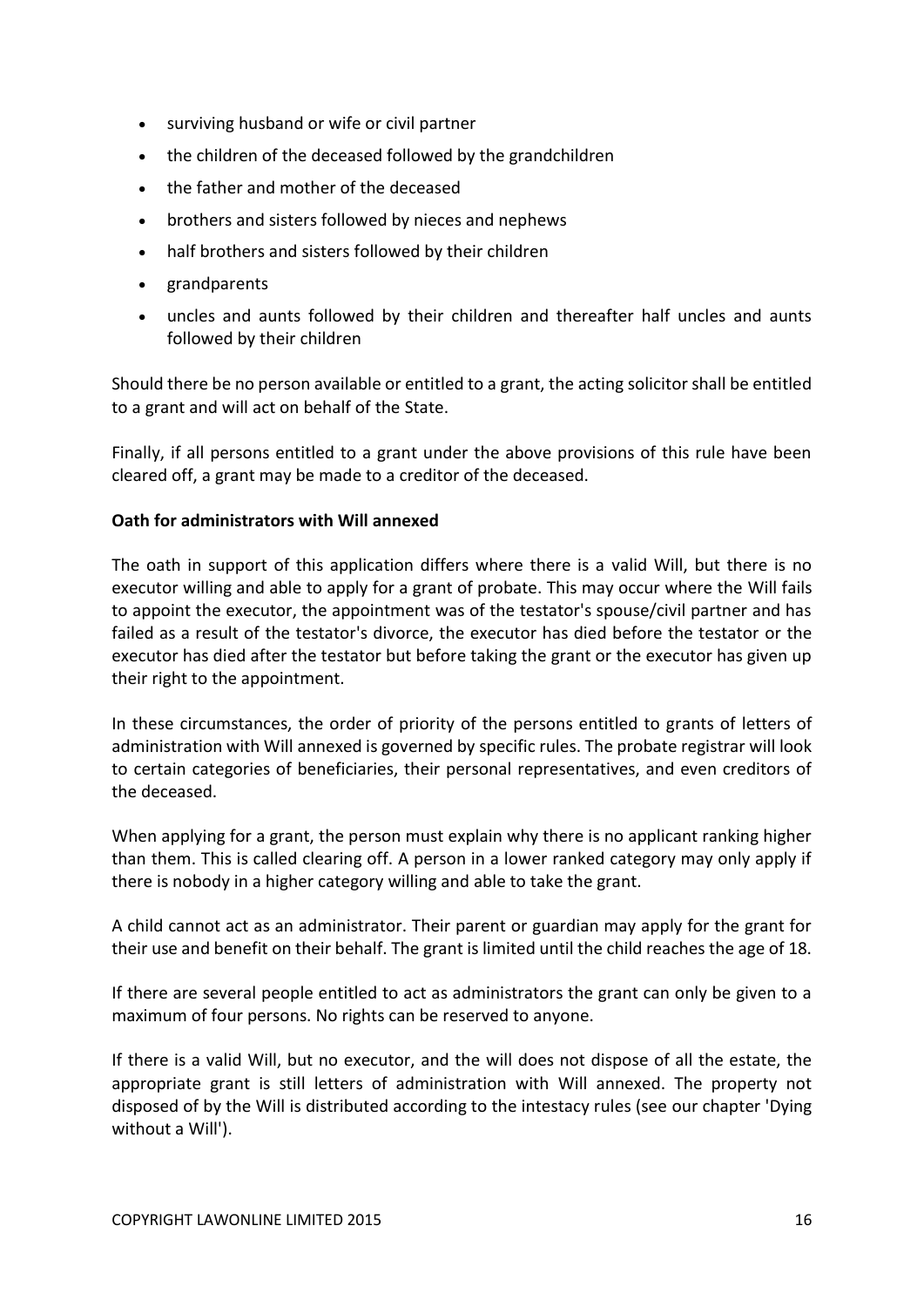Where the Will or intestacy rules create a life interest or pass property to a child the court normally requires a minimum of two administrators to apply for the grant.

In the same way as an executor can give up their right to a grant of probate, an administrator is also entitled to a give up their right to a grant of letters of administration with Will annexed. An administrator does not lose that right by intermeddling.

## **Post death changes**

A person is entitled to reject a gift outright which is known as a disclaimer. In order to qualify as a disclaimer, the beneficiary must refuse to take any benefit from the inheritance. Where a gift under a Will is disclaimed no liability to tax will arise and no disposition will be regarded as having been made for CAT purposes as a result. For more information on disclaimers see our chapter on 'Disclaiming a gift'.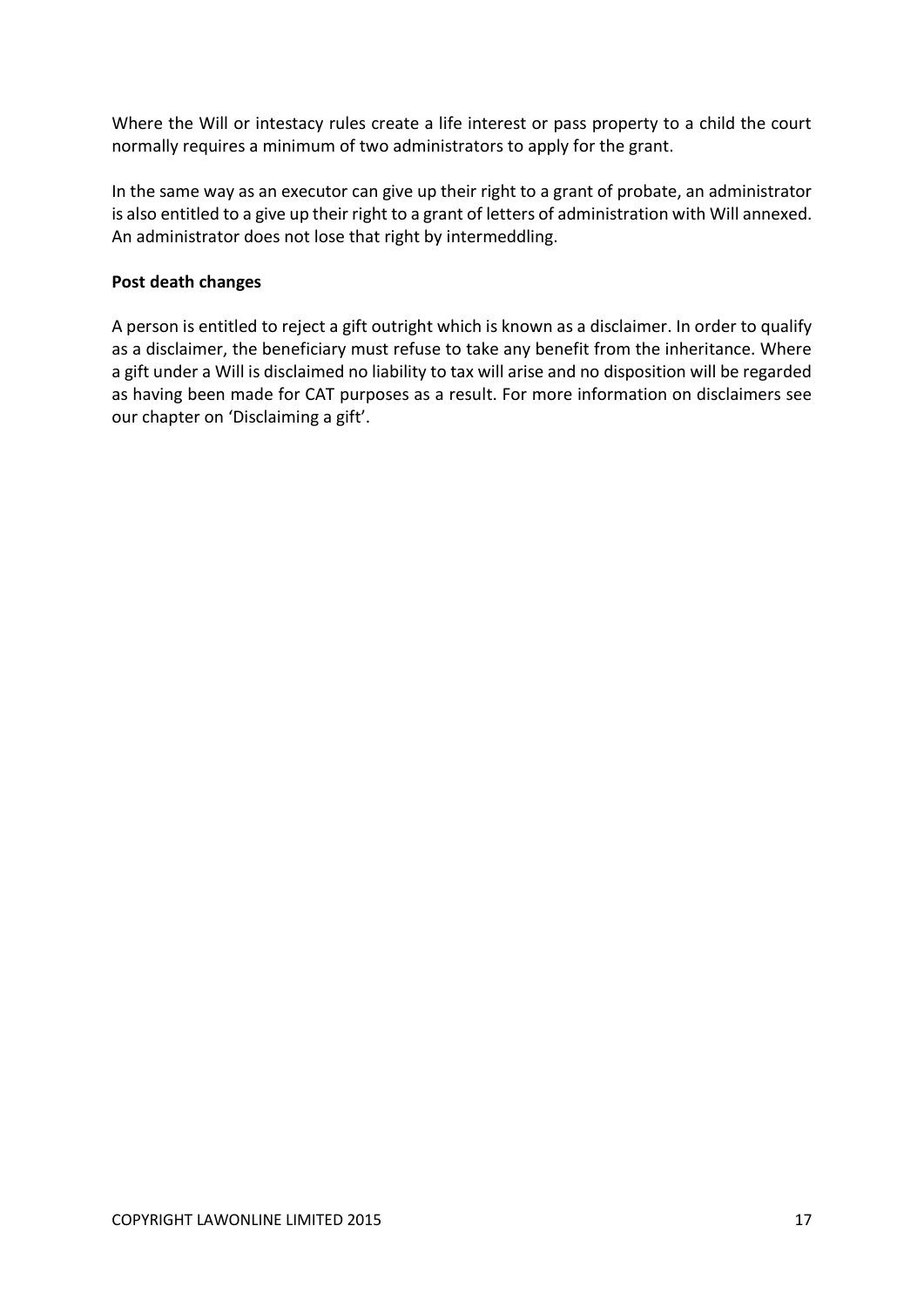# <span id="page-17-0"></span>Managing the estate

When someone dies testate having left a valid Will, it is necessary to ensure that their estate is administered in accordance with the terms of their Will. Often this is a relatively simple process, but in certain circumstances, there are a multitude of possibilities that can arise, from trust funds to situations where a beneficiary wants to refuse a gift left to them.

In addition there are other issues that need to be considered such as tax, debts, and funeral expenses.

## **Managing the estate**

Following a death, the estate will have to be managed either by a person or persons appointed in the Will for that purpose (known as executors), or appointed by the court, where there is no Will. A general term for both of these roles is 'personal representative' or 'PRs'. Those appointed will be involved in collecting the assets of the deceased, paying the estate debts and expenses and ensuring that the assets are distributed to the beneficiaries.

#### **Duties of the personal representatives**

It is the duty of the personal representatives (PRs) to collect and get in all the property of the deceased and administer it according to law. This duty includes paying the deceased's debts without delay and taking reasonable care in preserving the deceased's estate.

A PR who accepts office and acts in the administration of the estate is personally liable for loss to the estate resulting from any breach of duty they commit as PR. This can occur where the PR fails to preserve the value of the asset or administer the estate properly.

If a PR's co-representative fails to safeguard the assets and it results in loss to the estate, that loss is not automatically attributable to the PR who was not involved. The PR may be liable if they fail to prevent a co-representative from committing a breach of duty particularly if they knew of the situation or should reasonably have known of it.

Where the PR has acted honestly and reasonably and the court is of the view that the PR ought fairly to be excused for the breach, it can excuse the PR from liability.

## **Powers of the personal representatives**

Executors and administrators are given certain powers by law to enable them to properly administer the estate. The powers that are granted to them must be used in full for the benefit of the beneficiaries.

If a person dies intestate (without having left a valid Will – see our chapter ['Dying without a](https://www.mylawyer.co.uk/law/index.cfm?event=article&node=B76691D77109A76991)  [Will'](https://www.mylawyer.co.uk/law/index.cfm?event=article&node=B76691D77109A76991)), the administrators have specific powers. However, where the testator (someone who makes a Will) has left a Will, there may be additional powers expressed in the Will.

The powers available as a matter of law to the PRs during the administration period include: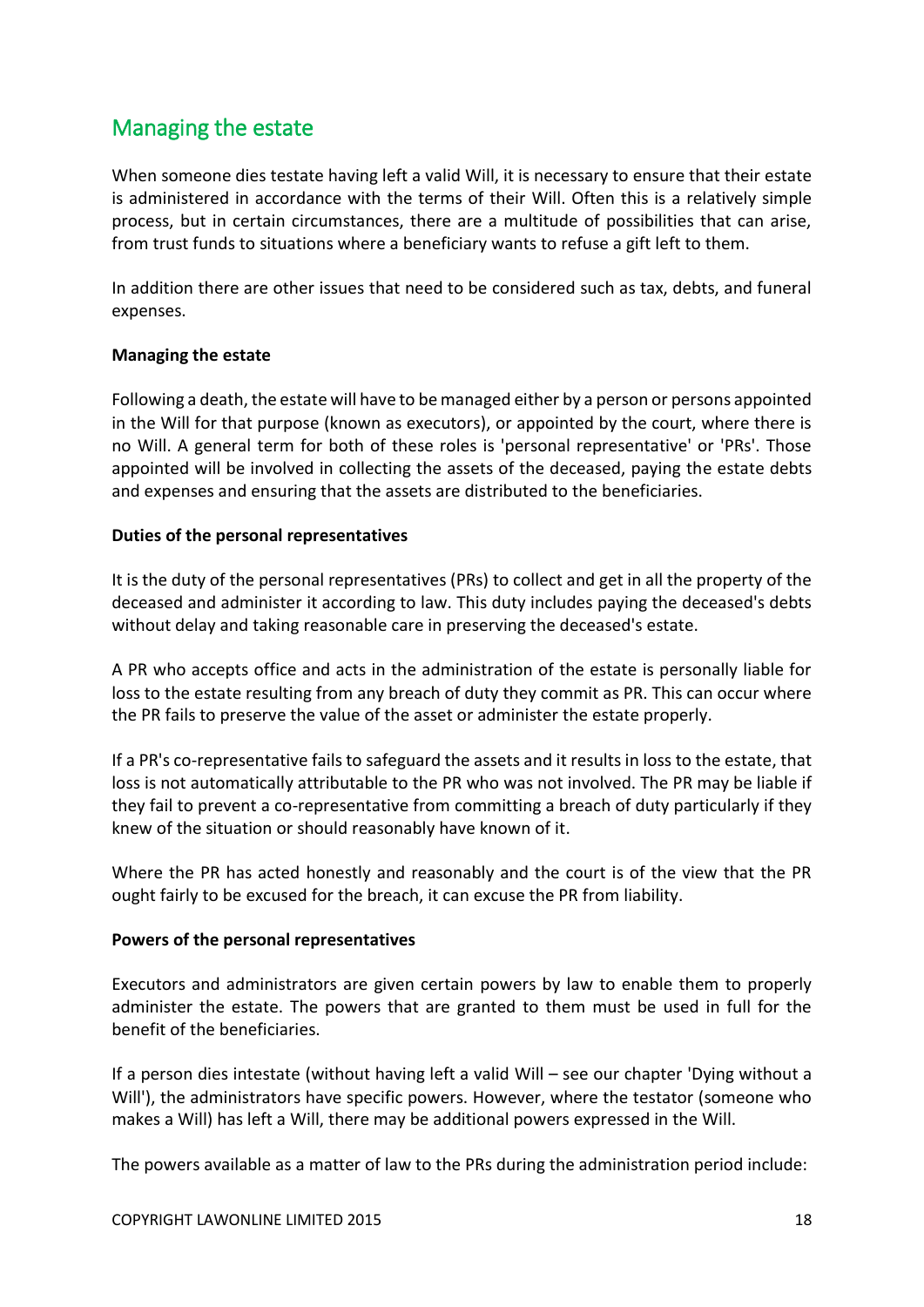## **Power to employ agents**

In addition, they will not be liable for the default of the agent, provided the agent was employed in good faith. This power is very often used where the PRs require the assistance of an estate agent or a stockbroker, accountant etc. These people are called upon to perform specific functions. For example, the estate agent is instructed to sell the house or flat forming part of the estate.

## **Delegation by power of attorney**

The Personal Representatives are permitted to grant a power of attorney to some other person to act on their behalf. Such powers can only be granted for a maximum of twelve months.

A power of attorney is granted where the authority to act in the estate has been obtained, but the Personal Representative is not available, due to a temporary absence, to deal with a particular aspect of administration.

## **Reimbursement for expenses**

PRs are entitled to reimburse themselves for reasonable expenses incurred in the execution of their duties. A personal representative who acts in a professional capacity is entitled to receive reasonable remuneration out of the estate for any services that he provides to or on behalf of the estate (even if they are services which are capable of being provided by a lay personal representative) if each of the other personal representatives has agreed in writing that he may be remunerated for his services.

## **Power to appoint trustees of a child beneficiary's property**

Where a child is absolutely entitled to property, the PRs may appoint a trust corporation (a bank) or more commonly two or more persons to be trustees of the property for the child. If the PRs transfer the property to the trustees, they may obtain a signed receipt and that will release the PRs from their responsibilities.

## **Power to postpone distribution**

The PRs are not bound to distribute the estate of the deceased to the beneficiaries before the expiry of one year after the death of the testator, although historically, the expiry of the first year after death has been a significant cut-off point. This does not apply to payment of the estate debts. The debts must be paid promptly and therefore the PRs usually commence payment of the estate debts within the first year.

PRs are in a position of trust and therefore must act with the utmost good faith. A sole PR can sell land and give a valid receipt. If there is more than one PR they must all join in the contract for the sale of land as well as the purchase deed. However, where property is held on trust, two trustees or a trust corporation is required in order to give a valid receipt following the sale of land.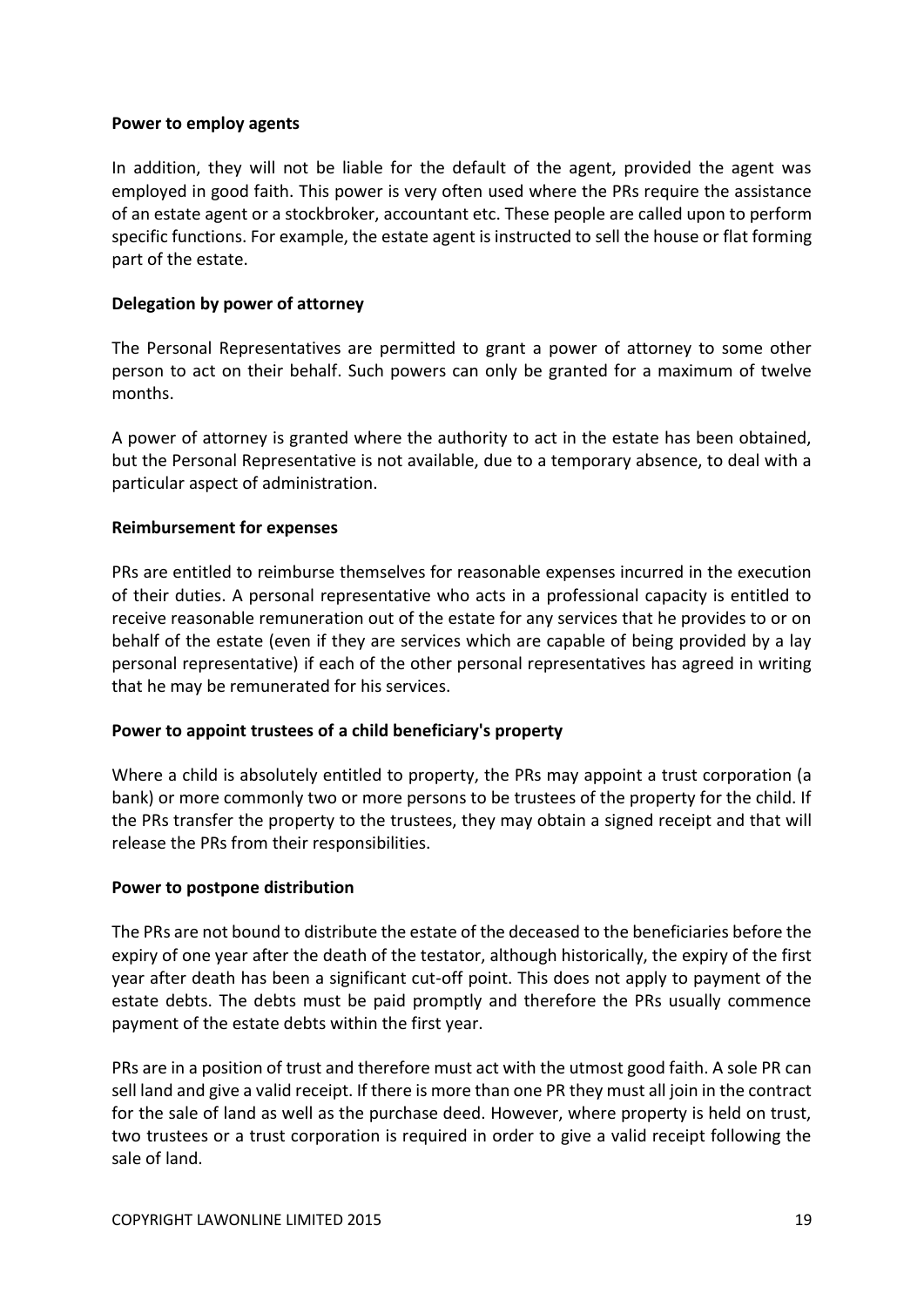## **Collecting the deceased's assets**

The PRs have a duty and responsibility to collect the property of the deceased and to administer in accordance with law. This involves taking stock of the assets in the estate and considering what steps should be taken to protect them.

In order to collect the property, the PRs are generally required to produce their grant of representation to whoever may be holding the asset. The PRs will usually have obtained office copies on the grant and will send the bank, building society, or relevant institution the office copy together with a request for payment.

Certain property does not fall under the direct control of the PRs. This includes property passing by survivorship, an insurance policy where the deceased has nominated a beneficiary, a pension scheme where the lump sum is payable at the discretion of the trustees under the pension scheme, and nominated property.

In all the above cases, the assets do not fall into the estate and under the control of the PRs. However, this does not mean that the assets fall outside the estate for Inheritance Tax or capital gains tax purposes.

## **Distributing gifts**

Once provision has been made for the payment of debts and expenses, the PRs must consider payment of gifts.

## **Construction of the Will**

Where there is a Will, the provisions must be examined closely to correctly identify the beneficiaries, the nature and extent of their entitlement (whether the gift is subject to the beneficiary reaching a certain age) and the property they are to receive.

## **Identity of the beneficiaries**

If a beneficiary cannot be identified, the gift may well fail. PRs may find themselves in difficulties if they distribute property in ignorance of the existence of a person who may be entitled to a gift.

## *Adopted children*

The PRs and the trustees (in the case of a trust) will not be under a duty before transferring property to enquire whether any adoption has taken place or not. They will not be liable to any such person if they had not received notice of the position prior to the transfer of the property.

## *Illegitimate children*

In the case of illegitimate children, the PR or trustee does not have the same protection. PRs will have to be more cautious in making enquiries of the testator's (someone who makes a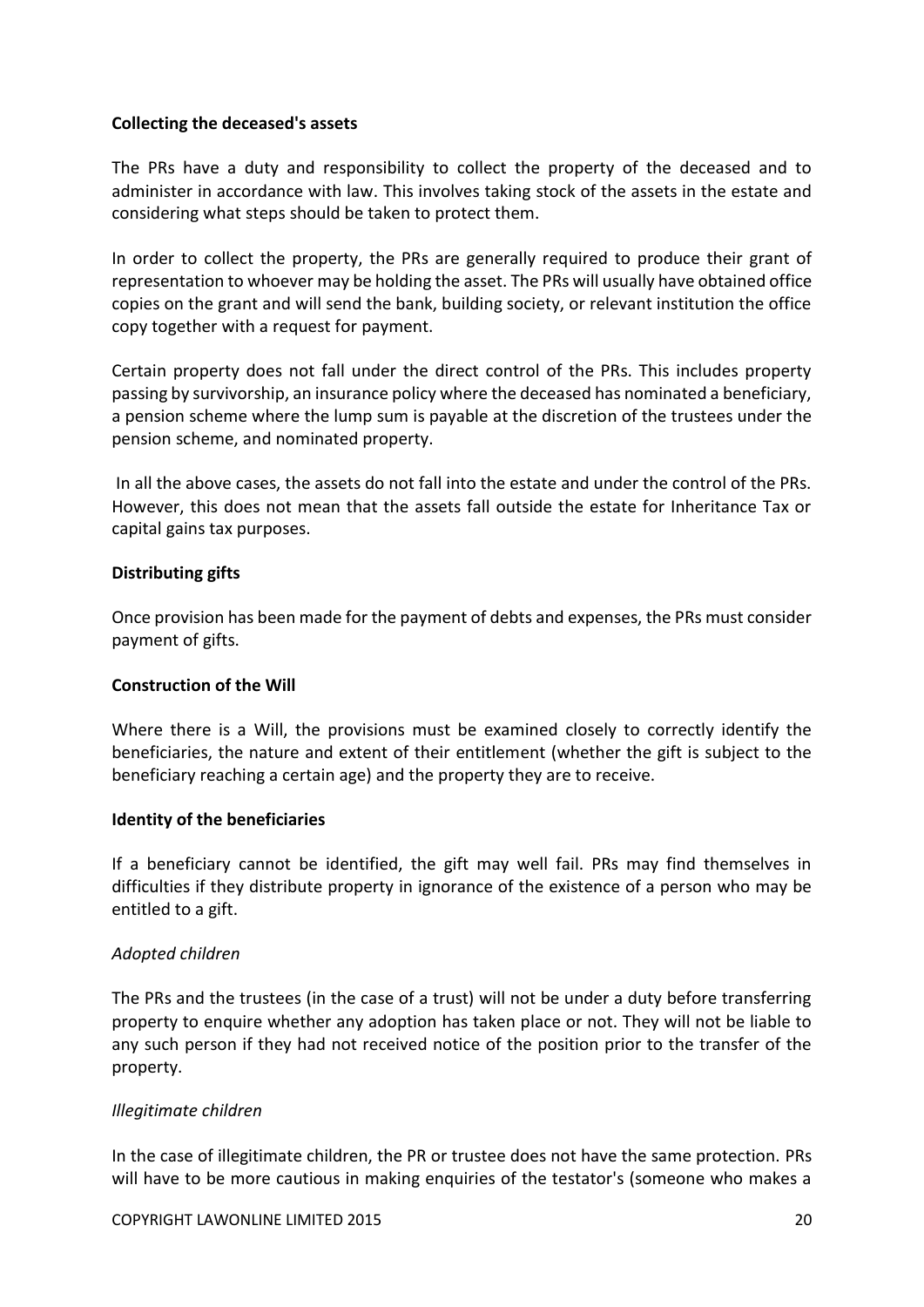will) relatives and known beneficiaries. There may also be merit in advertising in the Law Society Gazette and a local newspaper in the area where the deceased owned property. As further protection the PRs can consider taking out insurance.

## *Lost beneficiaries*

Where a beneficiary cannot be found, the PRs cannot ignore their existence. They must advertise for information in a newspaper circulating in the area where the person was last located. They must also consider an application to court for an order permitting them to distribute the assets and as further security they should consider insurance cover.

## **Specific gifts**

Once the PRs are satisfied that there is no need for specific gifts to be used for payment of estate debts or expenses, they should consider payment to the beneficiaries or the trustees if a trust arises. In the case of land, a specific document called an assent is used to transfer the land to the beneficiary and stock transfer forms are completed to transfer company shares.

The transfer of a specific gift takes effect from the date of death of the testator. Where the property produced income, for example, dividends, the beneficiary will be entitled to the dividends. If there are any costs involved in the transfer of the gift (insurance or transport) the beneficiary is responsible for those costs. If the PRs have paid out these expenses on the beneficiary's behalf, they must be refunded.

## **Cash gifts**

As with specific gifts, cash gifts are paid once the PRs are satisfied that they will not be required for payment of the estate debts and expenses. Only in the event of there being insufficient funds available to cover expenses will the cash gifts be utilised for that purpose. While dealing with the handing over of specific and cash gifts the PRs can also consider interim payments to beneficiaries who are entitled to what is left (the residue). They must ensure, however, that adequate provision is made for payment of debts and expenses, the cash gifts and any tax liability.

## **Time for payment of cash gifts**

The general rule is that a cash gift is payable at the end of the 'executor' year, that is one year after the testator's death.

## **Funeral & other expenses**

After the PRs have collected the monies in the deceased's accounts from the banks and building societies they should begin to pay the deceased's outstanding debts and funeral account. Administration expenses, for example, estate agent and valuer's fees will arise during the course of administration and will have to be settled from time to time.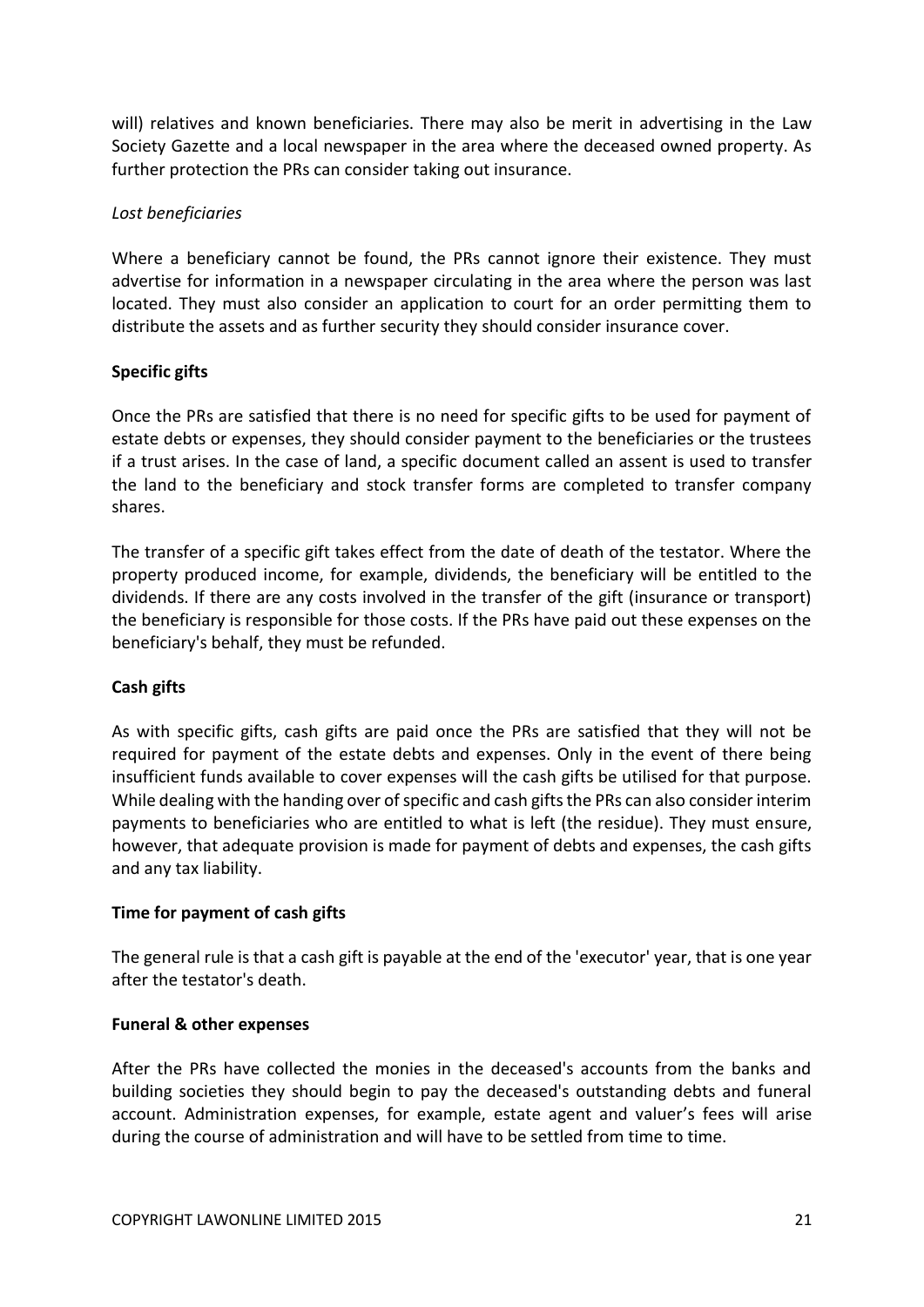Great care must be taken when it is necessary to sell assets in order to pay the debts and expenses. A reasonable starting point is the Will and/or codicil (a document that alters an existing Will). There may be express provision to pay the funeral and testamentary expenses from the residue of the estate (the residue being that which is left after payment of specific gifts).

In the absence of a Will or express direction, the PRs must follow the statutory rules which are contained in the Succession Act 1965. Notwithstanding the fact that the PRs have powers to sell assets forming part of the residue, it is good practice to consult with the residuary beneficiaries to establish their views on the matter.

Before selling assets, the PRs should consider whether there is a liability to capital gains tax (CGT) and whether any exemptions or relief applies. If an asset is sold at a higher value than the value placed on the asset at the death of the testator, and the gain exceeds their annual allowance (equal to the same amount as individuals for the year of death and the two years of assessment following) CGT will be payable. The tax thresholds should be checked in this regard and the relevant threshold should be used for each Beneficiary depending on their class or relationship to the testator/deceased. The tax threshold change on a yearly basis and can be accessed via the Revenue Commissioner's website, [www.revenue.ie.](http://www.revenue.ie/)

Reasonable funeral expenses are payable from the deceased's estate. Testamentary and administration expenses are not specifically defined but will most likely include costs of obtaining the grant, costs of collecting and preserving the assets, administration costs - for example valuer's fees - and any taxes outstanding.

The PRs must give notice of the intended distribution of the estate requiring any person interested to send in particulars of their claim whether as a creditor or beneficiary. The notice should appear in the Law Society Gazette and a local newspaper circulating in the district in which land owned by the deceased is situated.

Such other notices, elsewhere in the Republic Ireland**,** as are appropriate should also be given. Each notice must require any person interested to send in particulars of their claim within the time specified in the notice. The time should not be less than two months from the date of the notice. Therefore it is advisable to advertise as early as possible after obtaining the grant of representation.

The PRs should also make searches that any responsible purchaser of land would make in the Registry of Deeds and/or Land Registry, The purpose of these searches is to reveal the existence of any liability in relation to the deceased's ownership of an interest in land, for example, a second mortgage and/or judgment mortgage on title.

When the time limit in the notice has expired, the PRs may distribute the deceased's estate taking into account only those claims of which they have actual knowledge, or that are discovered from the advertisement. Although the PRs will no longer be responsible for a debt that subsequently arises, a creditor to whom money is owed can still approach the beneficiaries.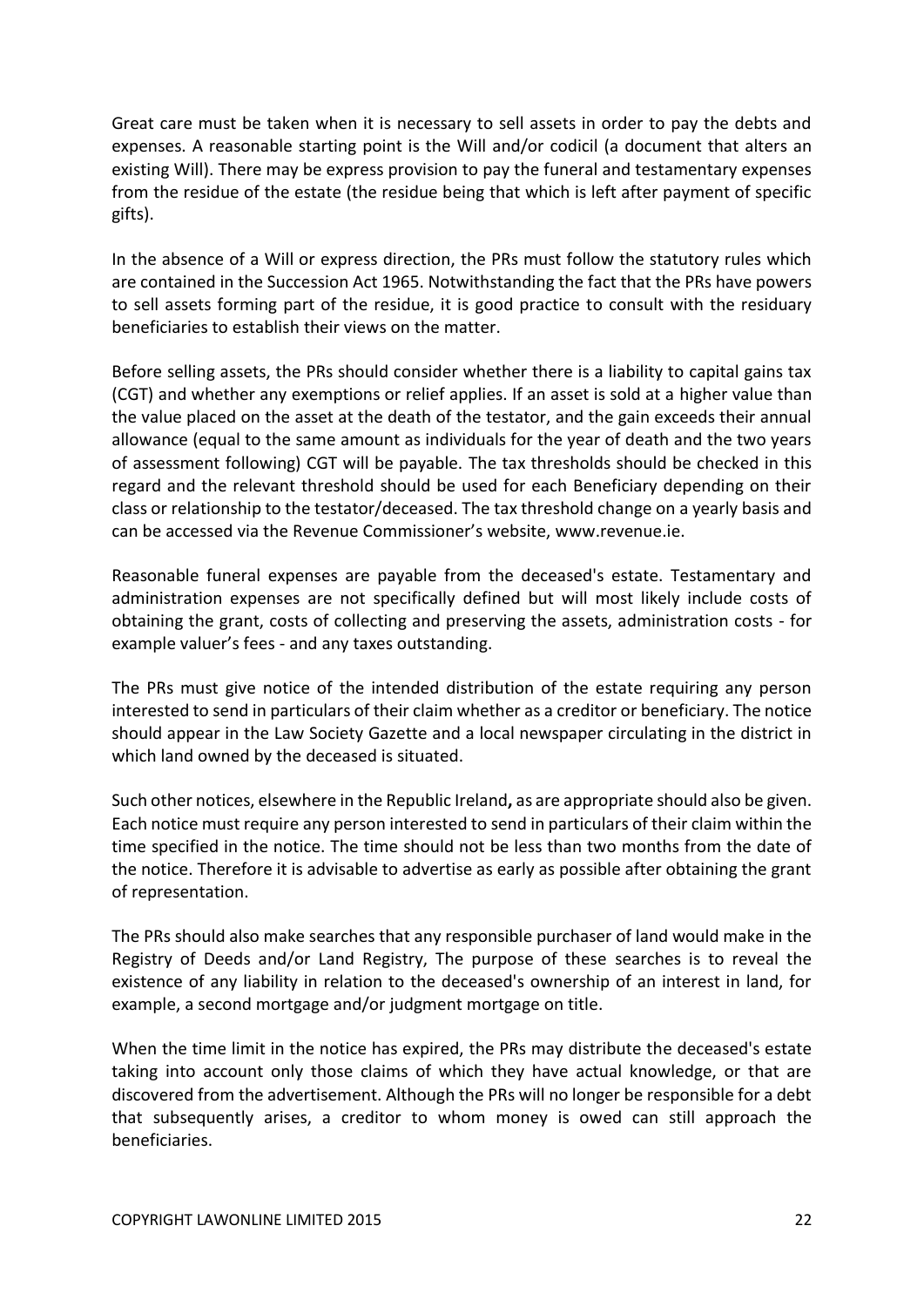## **Completing administration**

Once the PRs have paid the debts and funeral expenses and any specific gifts given by the Will they can consider the distribution of the rest of estate in accordance with the Will or the Rules of Intestacy as set out in the Succession Act, 1965. (See ['Dying without a Will'](https://www.mylawyer.co.uk/law/index.cfm?event=article&node=B76691D77109A76991)).

## **Transferring assets to beneficiaries**

Having dealt with the estate debts and expenses, the specific and cash gifts, and payment of tax, the PRs will be in a position to dispose of the remaining assets to residuary beneficiaries, being those beneficiaries entitled to what is left. In doing so they must remember to take into account any interim payments made on account of a beneficiary's entitlement.

If the beneficiaries are adults and are immediately entitled to the property, there is no difficulty in the assets being transferred. However, if there is a condition attached, for example age, the property cannot be transferred. This would arise in the context of a Trust or a conditional legacy i.e. a legacy contingent on an event.

Beneficiaries under the age of 18 years cannot take a transfer of assets. The property must remain in trust until they reach the age of majority. The PRs have a further option and can transfer the property to two trustees or a trust corporation to hold until the child reaches majority. Invariably the PRs will appoint the parents where possible.

Moveable property can be transferred to the beneficiary by delivery. No formalities are required. The title of property is said to pass by means of an assent.

In the case of Savings Certificates, special withdrawal or transfer forms will have to be completed and company shares will require the completion of stock transfer forms.

PRs transfer land to a beneficiary by means of an assent. This form of assent must be in writing, signed by the PRs and it must name the person in whose favour it is made. The beneficiary can then register their right to the land with the Land Registry

## **Estate account**

The final step in the administration of the estate is likely to be the preparation of the estate administration accounts for the residuary beneficiaries. The purpose of the accounts is to show all the assets of the estate, the payment of debts, administration expenses and gifts, income accrued, payments on account made and legacies paid and the balance remaining for the residuary beneficiaries. The balance will normally be represented by a combination of assets transferred to the beneficiaries in kind or cash. Approval of the accounts is shown by signature of the beneficiaries on the accounts. Their signature will also release the PRs from further liability to the beneficiaries in the absence of fraud or failure to disclose assets.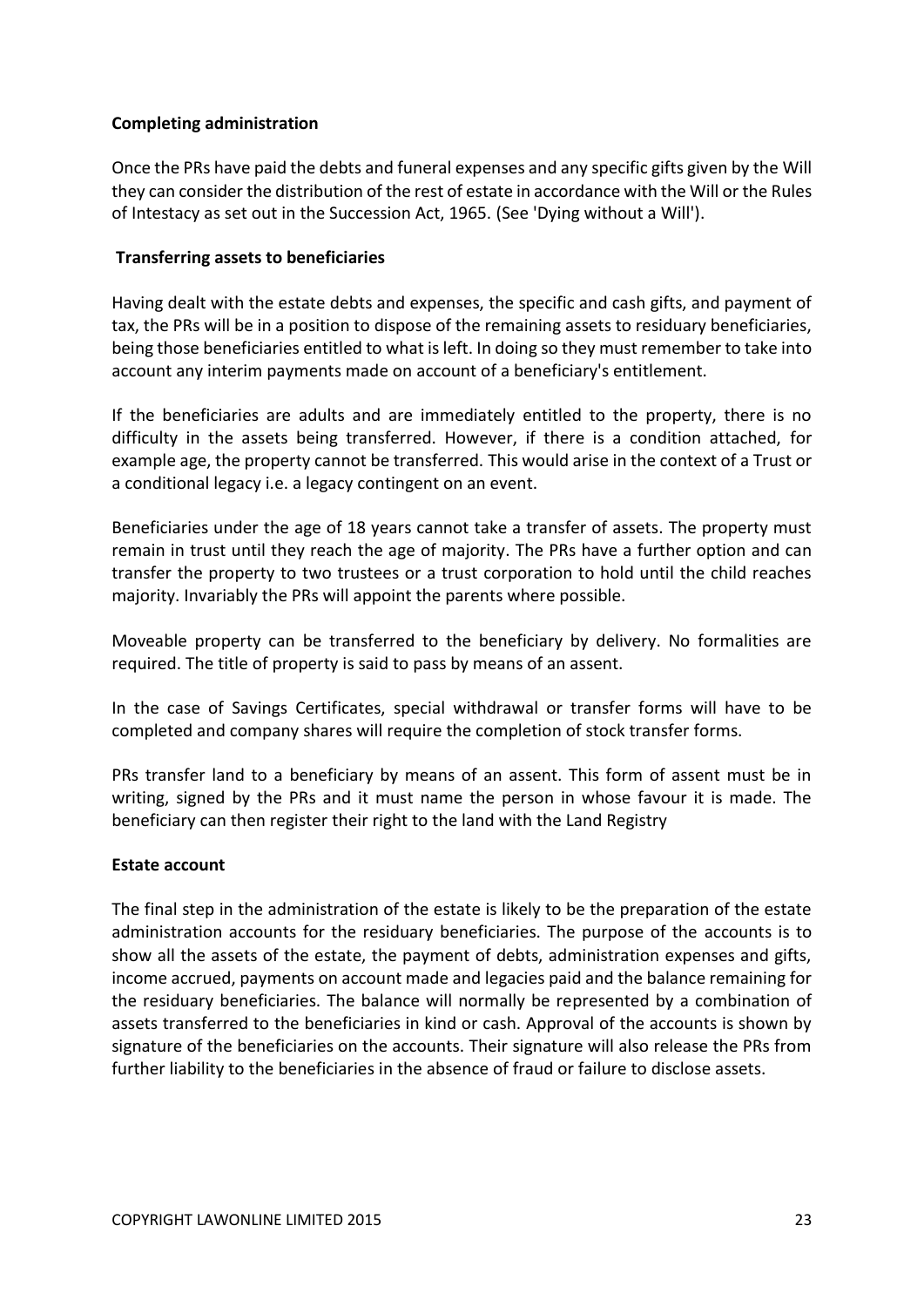# <span id="page-23-0"></span>Family and dependants left out of Will

Where a person dies a surviving spouse/civil partner, any child of the family and certain cohabitants or other dependants, may apply to court in certain circumstances and request reasonable financial provision to be made for them from the estate, where the deceased's Will or the distribution of his/her estate on intestacy (see the chapter ['Dying without a Will'](https://www.mylawyer.co.uk/law/index.cfm?event=article&node=B76691D77109A76991)) does not make such reasonable financial provision.

When deciding to make a Will, it is important to consider whether a particular person should be excluded who may ultimately have a claim against the estate. Depending on the circumstances, it may be advisable to leave a gift to the particular person concerned. It is good practice for the testator (someone who makes a will) to leave a letter with the Will explaining why a particular person has been ignored or left a relatively small gift. This will not avoid a claim but it may, in some cases, assist the court in arriving at a decision as to whether a beneficiary is entitled to any provision.

## **A right to claim**

An application must be brought within six months of the date of issue of the grant of representation to the deceased's estate. The court does have discretion to extend this time limit.

## **Who can claim?**

Claims can be made by a surviving spouse/civil partner, a former spouse/civil partner who has not remarried/entered into a new civil partnership, a child of the deceased, any person (other than a child of the deceased) whom the deceased treated as a child of the family in relation to a marriage or civil partnership to which the deceased was a party, any person who lived in the same household as the deceased for the two years up to the death of the deceased as if they were the deceased's husband, wife or civil partner and any person who, immediately before the death of the deceased, was being maintained by the deceased.

## **Grounds for a claim**

The only ground for a claim is that reasonable financial provision has not been made. The Courts determine whether the testator failed in their moral duty to make proper provision for a person.

In respect of all categories, there are certain common guidelines that must be borne in mind when considering an application to the court for provision. These include, among others, the financial resources and needs of the applicant, the deceased's moral obligations towards the applicant or beneficiary, the size and nature of the estate, the physical or mental disability of any applicant or beneficiary, and anything else which may be relevant.

The court will take into account all the facts as at the date of the hearing and will have regard to the financial resources and needs of the applicant, their earning capacity, and financial obligations and responsibilities.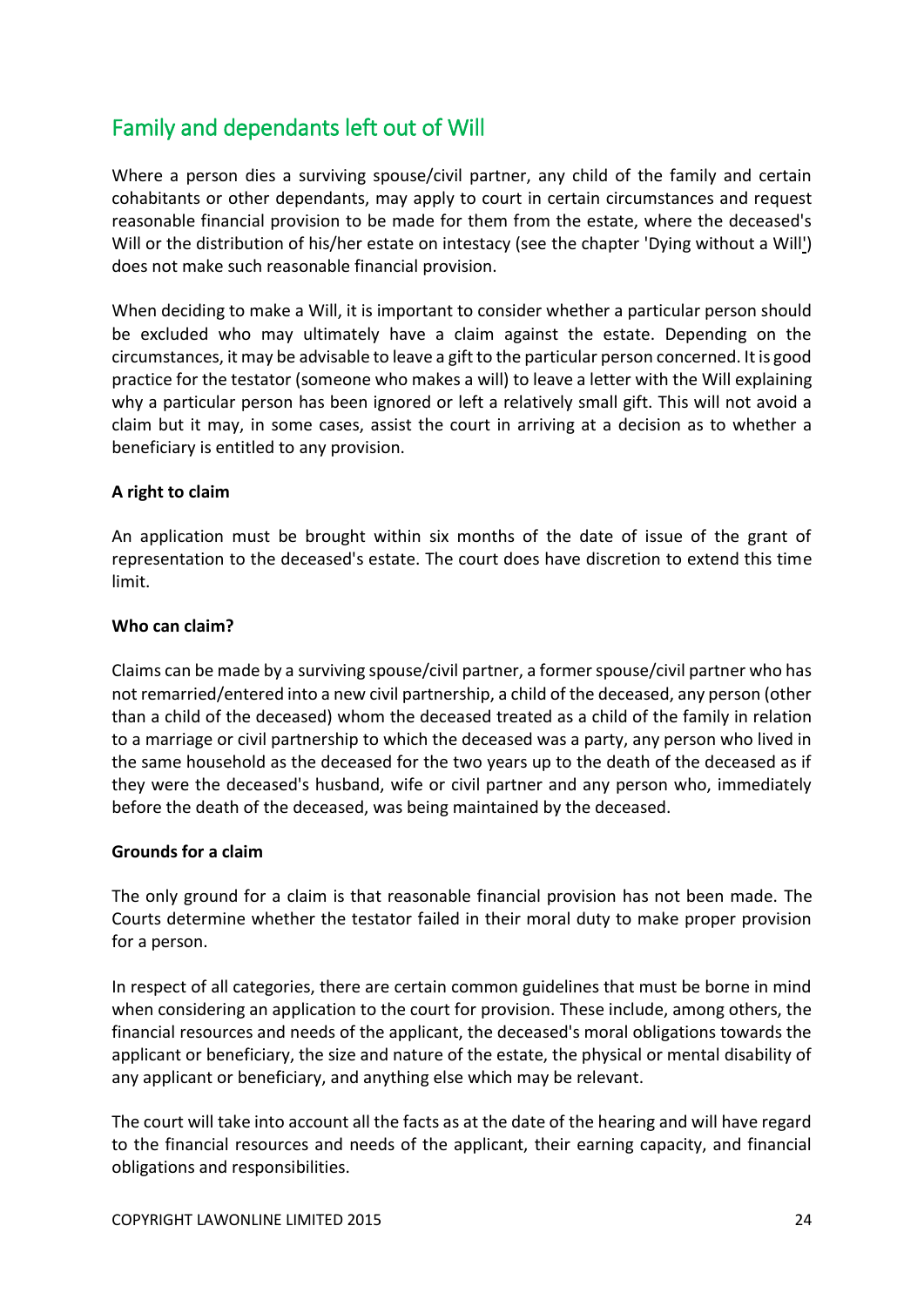## **Surviving spouse/civil partner**

In order to qualify as a surviving spouse, the person must be married to the deceased at the date of death. If the surviving spouse was married at the date of death but has since remarried when the application is actually heard, this is a factor that will be taken into account by the court in deciding whether an order should be made. (Equivalent provisions apply in relation to civil partners.) A spouse who remarries may have waived their succession rights to their former spouses' estate, by signing a Deed of Separation, entering into a Judicial Separation and/or obtaining a Decree of Divorce.

The court will consider what financial provision would be reasonable in the circumstances for the spouse/civil partner in determining whether the deceased's Will and/or the intestacy (partial or total lack of a valid Will – see the chapter ['Dying without a Will'](https://www.mylawyer.co.uk/law/index.cfm?event=article&node=B76691D77109A76991)) has made reasonable financial provision for the spouse/civil partner.

In addition to the common guidelines, the court will also take into account certain special guidelines. They include the age of the applicant and duration of the marriage/civil partnership, and the contribution made by the applicant to the welfare of the family such as looking after the home. The court will also consider what the applicant might have received if the marriage/civil partnership had ended in divorce/dissolution rather than terminated by death.

## **Former spouse/civil partner**

The category is limited to a former spouse/civil partner who has not remarried/entered into a new civil partnership at any time prior to the hearing.

It is important to examine the divorce (dissolution in the case of a civil partnership) documentation, as very often a clause is included in a settlement agreement or consent order precluding a party to the marriage/civil partnership from bringing a claim in the event of a death. If such an order was made, the court cannot consider an application by the former spouse/civil partner.

The court will consider all the circumstances to establish whether reasonable financial provision should have been made for the applicant. What constitutes reasonable maintenance is difficult to define. It is more than mere subsistence but is unlikely to extend to a level covering everything that a person might want.

In addition to the common guidelines a court will also take into account special guidelines such as the age of the applicant, duration of the former marriage/civil partnership, and the contribution made by the applicant to the welfare of the family including looking after the home.

Where the court accepts that provision should have been made for the former spouse/civil partner, it will usually order periodic payments from the deceased's estate. The periodic payments will cease if the applicant remarries/enters into a new civil partnership.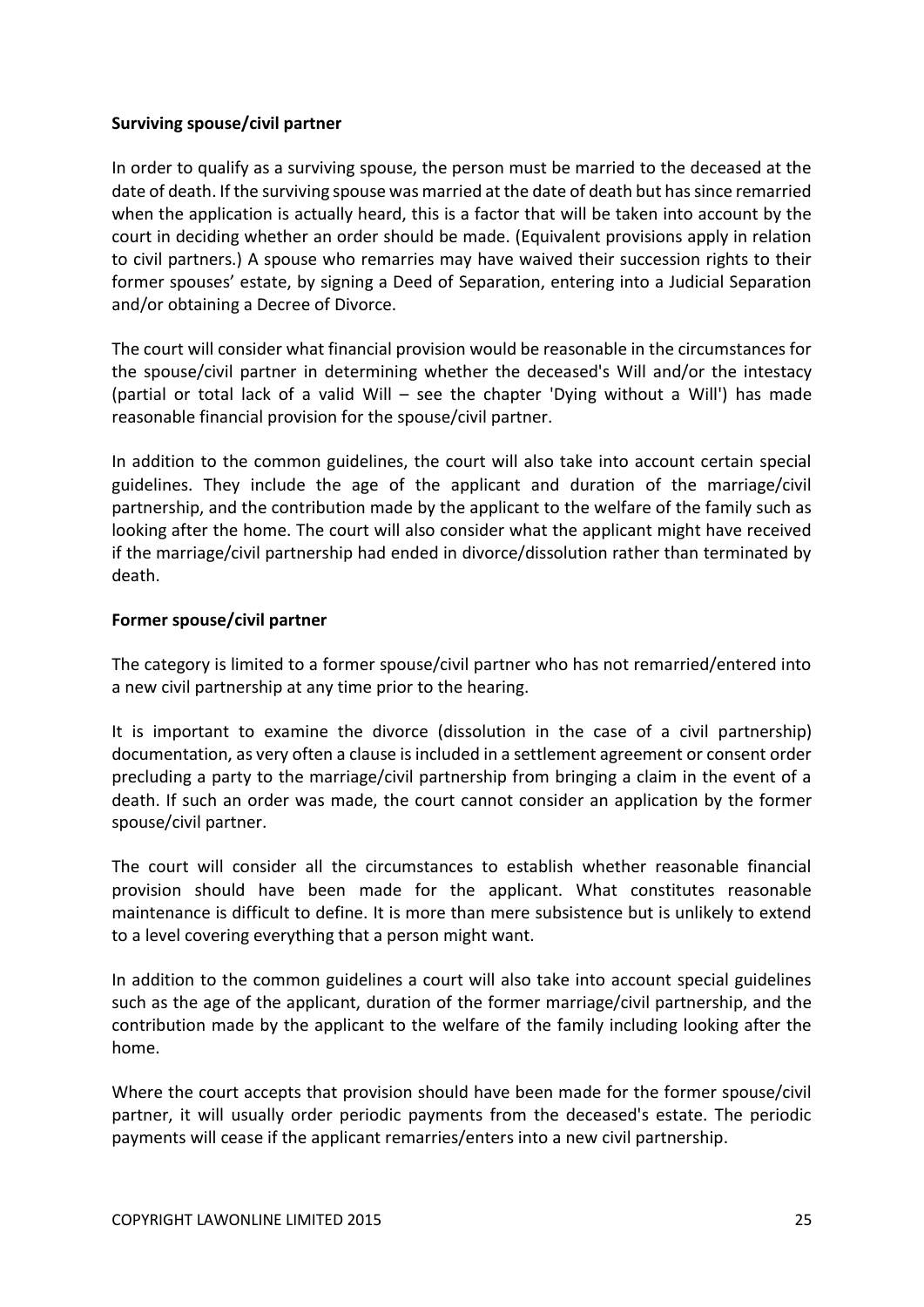## **Application by qualified cohabitant**

A qualified cohabitant is defined by section 172 of the Civil Partnership and Certain Rights and Obligations of Cohabitants Act 2010 as being an adult who was in a relationship of cohabitation with another adult who, immediately before the time that relationship ended, whether through death or otherwise, was living with the other adult as a couple for a period of 2 years or more, in the case where they are the parents of one or more dependent children, and of 5 years or more in any other case. An application may be made by a qualified cohabitant of the deceased irrespective of whether the partner was being maintained by the deceased.

This applies to same-sex couples/civil partners as well as heterosexual couples.

Although the qualified cohabitant may bring a claim without having to prove maintenance by the deceased, reasonable financial provision may only be awarded to the extent that it is required for the partner's maintenance. The court will consider all the circumstances in respect of each application and can make awards such as periodic payments, a lump sum payment, or transfer of property.

Generally, any award by the court will affect the amount to be paid to other beneficiaries. That amount will be reduced and where one is dealing with a larger estate, it may affect the payment of Inheritance Tax. If there is a payment, for example, to a surviving spouse, the payment is exempt from tax and the overall liability for Inheritance Tax will decrease. However, an award made to a child will decrease the amount payable to the surviving spouse and liability for Inheritance Tax will increase.

## **Application by a child of the deceased**

Section 117 of the Succession Act 1965 states as follows: -

Where, on application by or on behalf of a child of a testator, the court is of opinion that the testator has failed in his moral duty to make proper provision for the child in accordance with his means, whether by his Will or otherwise, the court may order that such provision shall be made for the child out of the estate as the court thinks just.

A child includes illegitimate, adopted and unborn children. There is no age restriction and in itself, marriage will not affect a claim. Once again reasonable financial provision may only be awarded to the extent required for the child's maintenance. An adult child who is quite capable of working and looking after him/herself is unlikely to succeed in a claim.

Section 117 (2) of the Succession Act 1965 states that the he court shall consider the application from the point of view of a prudent and just parent, taking into account the position of each of the children of the testator and any other circumstances which the court may consider of assistance in arriving at a decision that will be as fair as possible to the child to whom the application relates and to the other children.

Following an amendment by the Family Law (Divorce) Act, 1996 there is a time limit of six months in which to make such applications, from the first taking out of representation of a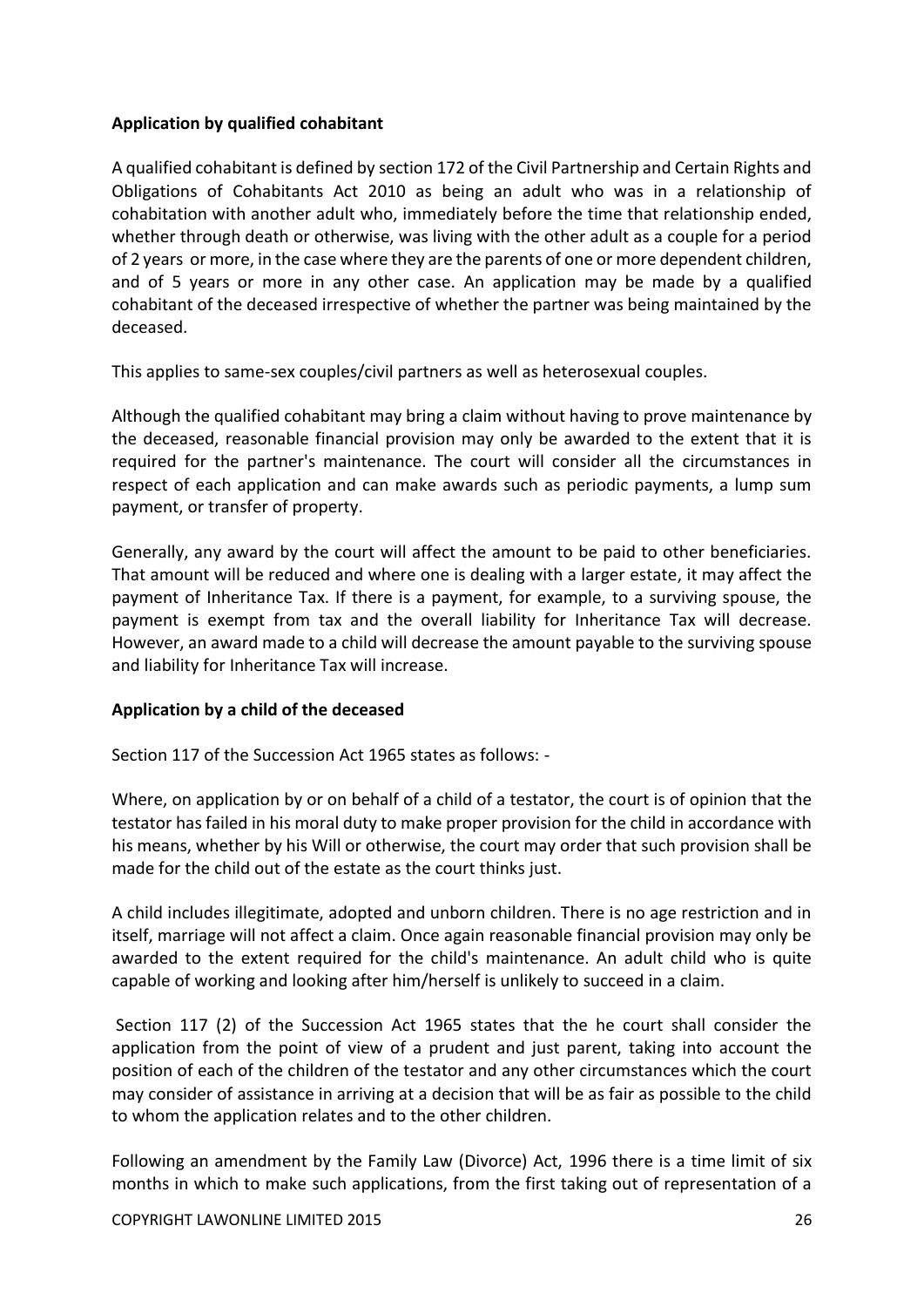deceased's estate. The costs of Section 117 applications can often come out of the deceased's Estate and therefore can reduce the value of gifts going to other Beneficiaries, benefiting under the deceased's estate.

The common guidelines apply and in addition the court will consider the manner in which the applicant was being, or might expect to be, educated or trained.

## **Application by a person treated as a child of the family**

A stepchild can make an application under this category. The applicant must show that the deceased took on a parental role, which is more than showing affection and kindness.

Adults may apply under this category even if they are over the age of 18 when the deceased married their parent. As with the previous category, the test is whether reasonable financial provision for their maintenance has been made. The court is unlikely to entertain such an application where the person is able bodied and capable of looking after themselves.

Section 117 (2) of the Succession Act 1965 states that the court shall consider the application from the point of view of a prudent and just parent, taking into account the position of each of the children of the testator and any other circumstances which the court may consider of assistance in arriving at a decision that will be as fair as possible to the child to whom the application relates and to the other children.

A time limit of twelve months applies to such applications, from the first taking out of representation of a deceased's estate. The costs of Section 117 applications can often come out of the deceased's estate and therefore can reduce the value of gifts going to other Beneficiaries, benefiting under the deceased's estate.

Once again, the court considers the common guidelines as well as certain special guidelines. They include:

- The manner in which the applicant was being, or might expect to be, educated or trained.
- The extent of responsibility assumed by the deceased towards the applicant.
- Whether the deceased knew the child was not their own.
- Whether anyone else is legally responsible for the maintenance of the applicant and if so,
- Whether the natural parent pays maintenance under an existing court order.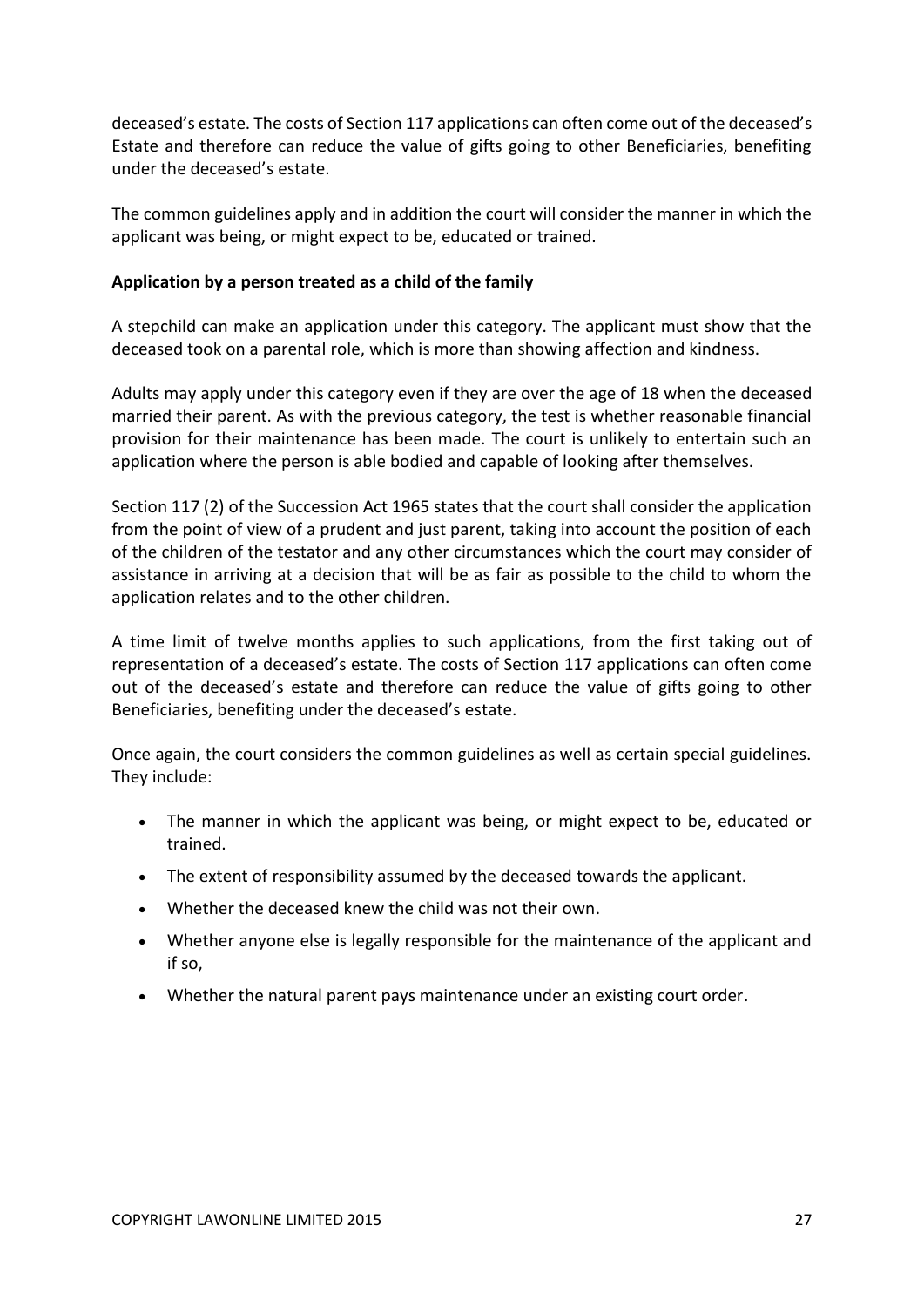# <span id="page-27-0"></span>Dying without a Will

A person who dies without making a Will or without making a valid Will, dies intestate. The property belonging to such a person is inherited according to a strict set of rules commonly known as the Rule of Intestacy, which is governed by the Succession Act 1965. Instead of the property going to who might have been the testator's chosen beneficiaries, it is left to other relatives in a particular order.

## **Total intestacy**

If a person dies without leaving a valid Will, they are said to die intestate. This occurs when the deceased never made a Will at all, revoked their Will and did not execute a new Will or because their Will was held to be invalid. When a person dies intestate, the Rules of Intestacy contained in Part VI of the Succession Act 1965 take effect.

## **Partial intestacy**

A person dies partially intestate if they leave a valid Will, but the Will fails to dispose of all of the assets in their Estate

If, as is usual, the Will contains a valid residuary gift, a partial intestacy is avoided. A residuary gift is one which ensures that all the property which has not been specifically dealt with in the Will (the residue) passes to chosen beneficiaries nominated by the person making the Will (the testator).

## **Who gets the estate on intestacy?**

The right of a person to benefit on intestacy depends on their relationship with the deceased.

Section 67 (1) of the Succession Act states, that if a spouse dies leaving no children, the surviving spouse takes the whole estate.

Section 67 (2) of the Act further states that if a spouse dies leaving a spouse and children, the surviving spouse is entitled to two thirds of the deceased's estate and the remaining one third of the estate is divided equally or *per stirpes,* i.e. does not inherit in an individual capacity but as a member of a group.

If all the children are in equal degree of relationship to the deceased the distribution shall be in equal shares among them; if they are not, it shall be *per stirpes.* Per stirpes means taking by right of representation; the group or class receives by representation and in equal shares what their deceased parent would have been entitled to receive.

For example, if one of your children predecease you and is the parent of three grandchildren, then the surviving child will receive a 1/2 share and each grandchild will receive a 1/6 share (in other words, the deceased child's 1/2 share will be divided equally among the three children who have survived the deceased child:  $1/2$  divided by  $3 = 1/6$  each).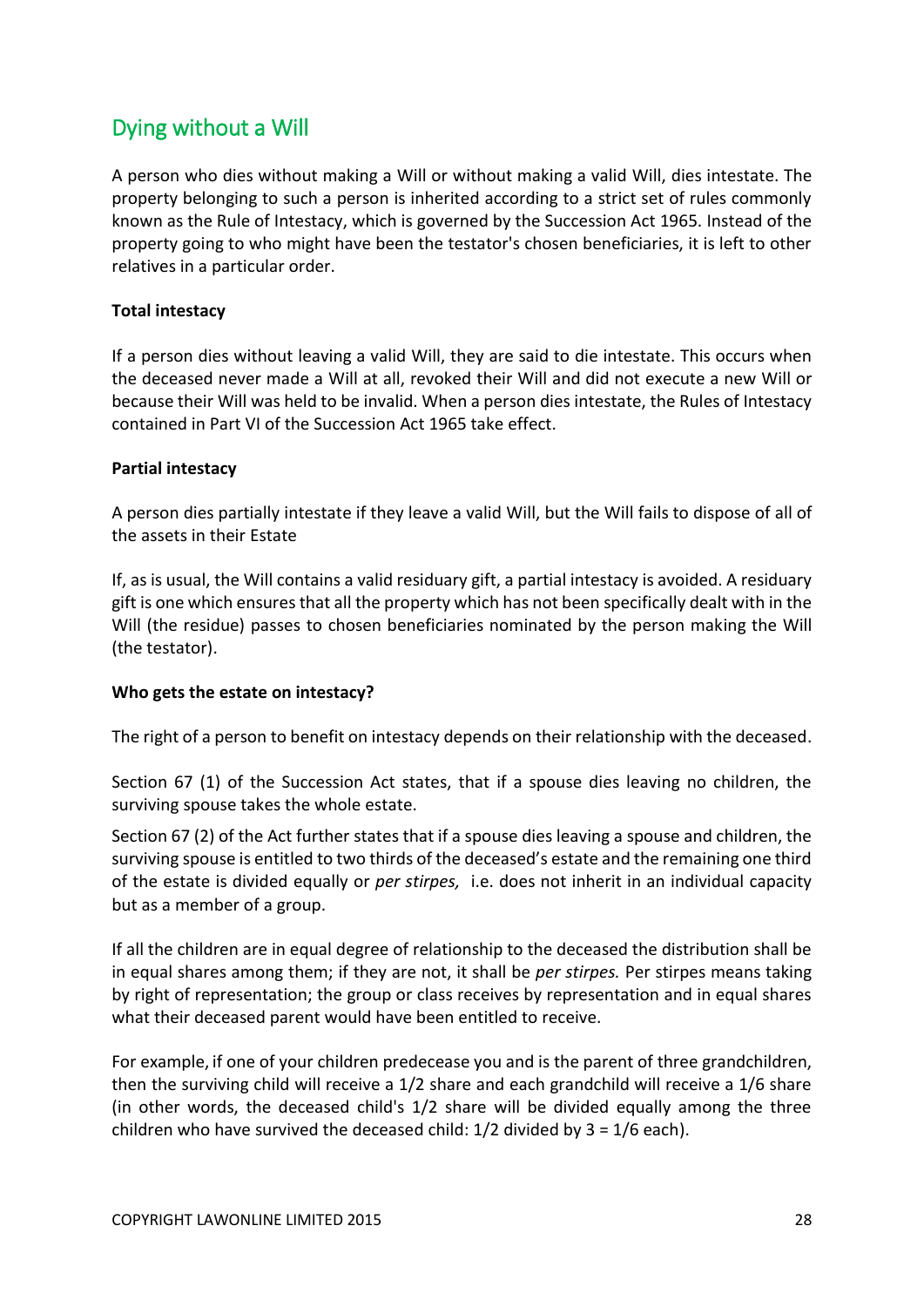Example: If a deceased dies intestate, leaving a spouse and three children, the three children shall be entitled to a share of the remaining one third i.e. a one ninth share of one third of the deceased's estate.

## **Spouses and civil partners**

Under the intestacy rules, a spouse is the person to whom the deceased was married at their death whether or not they were living together, or in the case of civil partners, were joined in a civil partnership under the Civil Partnership and Certain Rights and Obligations of Cohabitants Act 2010. Where the parties were divorced or are judicially separated the spouse will not benefit under the rules. The same applies where civil partners have dissolved their partnership.

## **Spouse/civil partner only**

Where the intestate (someone who dies without having made a valid will) leaves a surviving spouse or civil partner but no children, parent, brother or sister, or children of a deceased's brother or sister, the whole estate, however large, passes to the spouse or civil partner absolutely.

More distant relatives such as half brothers and sisters, grandparents and cousins are not entitled to any part of the estate.

## **Children**

Children who benefit under the rules include all direct descendants of the deceased. That is children, grandchildren, great grandchildren etc. As mentioned above where the intestate dies leaving a spouse and children, the children take their one third share equally.

## **Adopted children/children born out of wedlock**

Adopted children have the same rights as a natural born child of the adoptive parent. It should be noted, however, that once an adoption order is made that an adopted child ceases to be treated as a child of his natural parent(s). The Status of Children Act provides that any relationship between child and parent will be adduced irrespective of the marital status of the parents. Thus, the rules of intestacy are applied regardless of whether or not a particular individual's parents were married to each other.

## **No Spouse/civil partner or Issue**

Where there is no spouse or issue, each parent takes a one-half share or, if only one parent is alive, that parent takes the full share.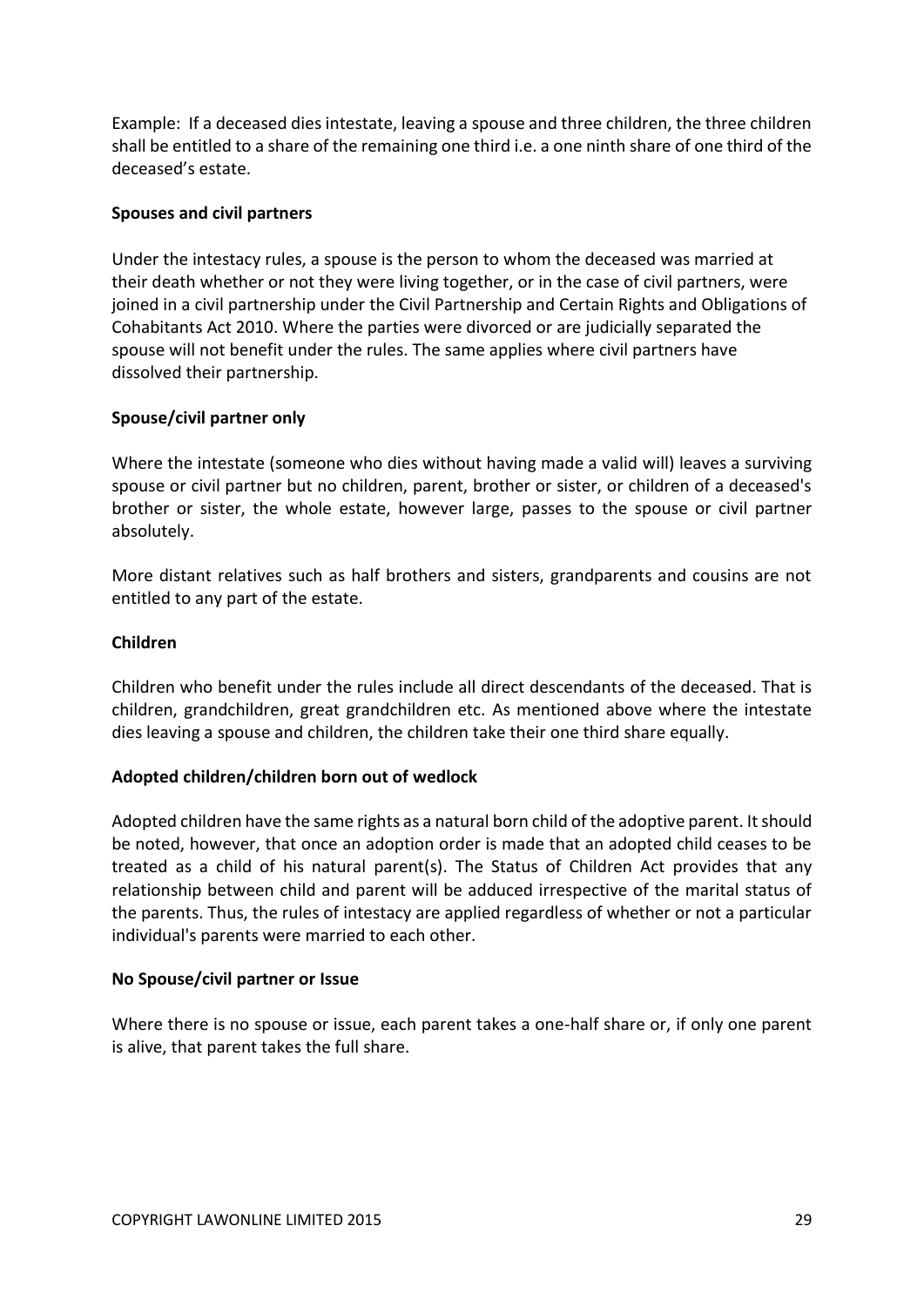## **No Spouse/civil partner, issue or parent**

Where a person dies leaving no surviving spouse/civil partner, issue or parent, all brothers and sisters take equally and the children of a predeceased brother or sister take per stirpes. The Succession Act also provides that where a person dies leaving no surviving spouse/civil partner, issue or parent, nor brother or sister, all nephews and nieces take equally.

## **Shares of next of kin**

Where the intestate is not survived by a spouse, issue, parents, brother, sister, nephew or niece his/her estate will be distributed among his/her next of kin.

Next-of-Kin is based on a blood relationship to the intestate. The degrees of blood relationship are ascertained by counting upwards to the nearest common ancestor and the downwards from the ancestor to the relative. Where a direct lineal ancestor and any other relative are so ascertained to be within the same degree of blood relationship to the intestate, the other relative shall be preferred to the exclusion of the direct lineal ancestor.

## **Relatives of the half-blood**

Relatives of the half-blood shall be treated as, and shall succeed equally with, relatives of the whole blood in the same degree.

## **Summary**

The following is a summary of how the residuary estate is divided where there is no surviving spouse/civil partner. The residuary estate is divided between the relatives in the highest category in the following list, however large the estate:

- their children, subject to the property being placed in trust, but if none, to
- their parents, equally if both alive, but if none, to
- their brothers and sisters (whether of whole or half-blood) subject to the property being placed in trust, but if none, to
- their nephews or nieces (whether of whole or half-blood) subject to the property being placed in trust, but if none, to
- their grandparents equally if more than one, but if none, to
- their uncles and aunts (whether of whole or half-blood) subject to the property being placed in trust, but if none, to
- their great grandparents, but if none, to
- their other next-of-kin of nearest degree (whether of whole or half-blood)

Each category other than parents and grandparents takes subject to the property being placed in trust. This means that children under the age of 18 take the interest subject to reaching the age of 18 or marrying earlier. Children of a deceased relative may take that relative's share.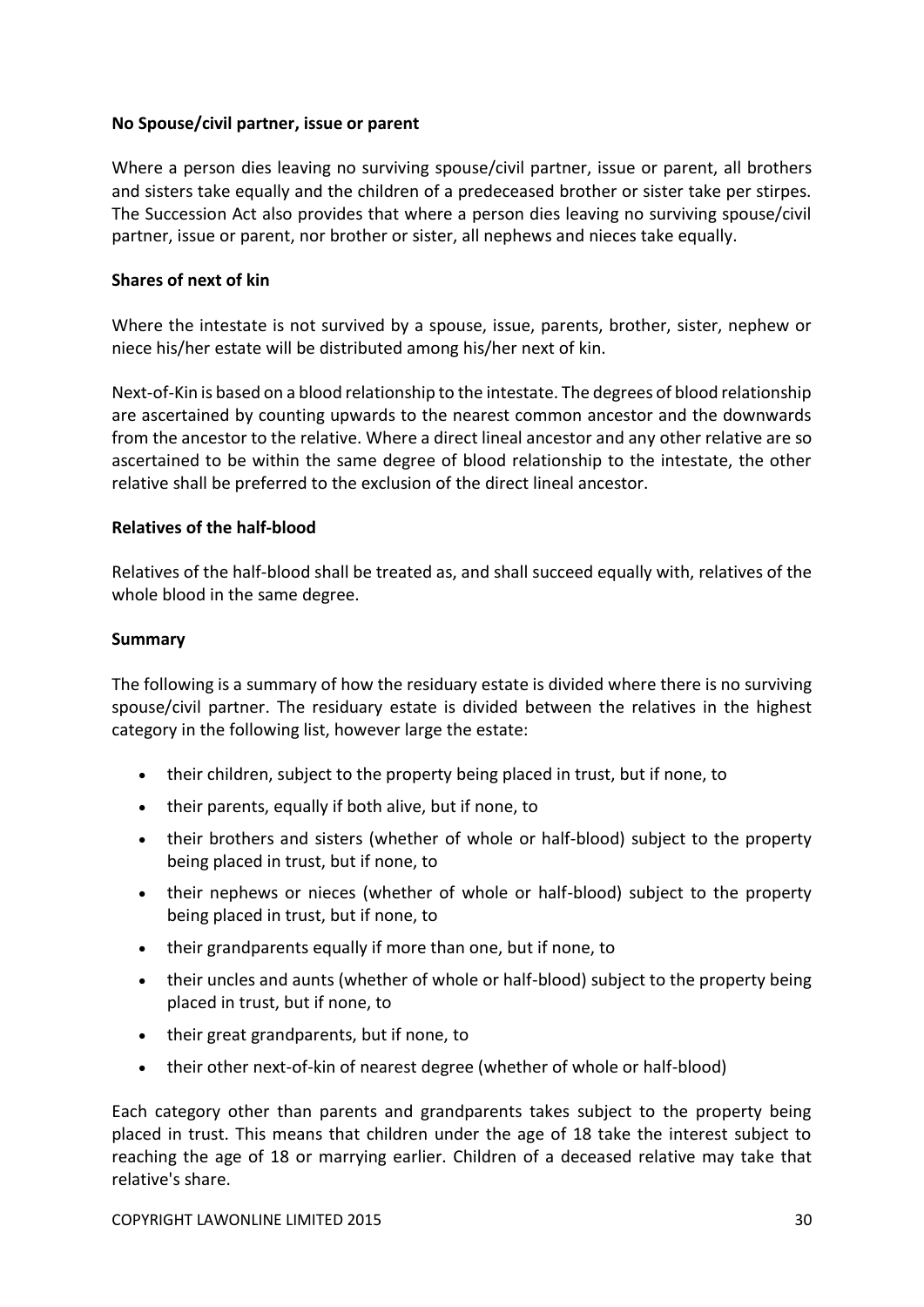## **The statutory trusts**

Apart from the spouse, parents and grandparents, each category of relative takes subject to the term of a trust. The trusts contain three main provisions:

- **The class of beneficiaries:** The residuary estate is held on trust in equal shares for those relatives in the relevant category who are living at the intestate's death. The term living includes a person who is conceived but not born at the intestate's death.
- **The contingency:** The interest of the beneficiaries is subject to reaching the age of 18 or getting married, whichever is earlier.
- **The substitution:** If a member of the category has died before the intestate leaving a child or children, the child or children take their deceased parent's share, if more than one in equal shares, subject to reaching the age of 18 or getting married whichever is earlier.

This means that if John's two children Jason and Mary are entitled on John's intestacy to €1,000 in equal shares and Jason dies before John leaving two children, Barry and Pam, the amount of €500 will go to Mary. John's grandchildren, Barry and Pam will receive €250 each.

## **Applying trusts for descendants**

The primary beneficiaries are the children of the intestate who are living at the death of the testator. Grandchildren are included only by substitution, which is where a child has died before the intestate.

The interests of the children are subject to them reaching the age of 18 or marrying under that age. If a child dies after the intestate, but before they reach 18 or marry, their share is distributed as if they had pre-deceased the intestate.

Any children of the deceased child (i.e. grandchildren of the deceased) who are living at the intestate's death take their deceased parents' share equally between them, subject to them reaching the age of 18 or earlier marriage. Great grandchildren will be included only if their parent had also pre-deceased the intestate.

<span id="page-30-0"></span>Whilst money is being held for children before they reach 18, the trustees have powers to advance income and capital to the children.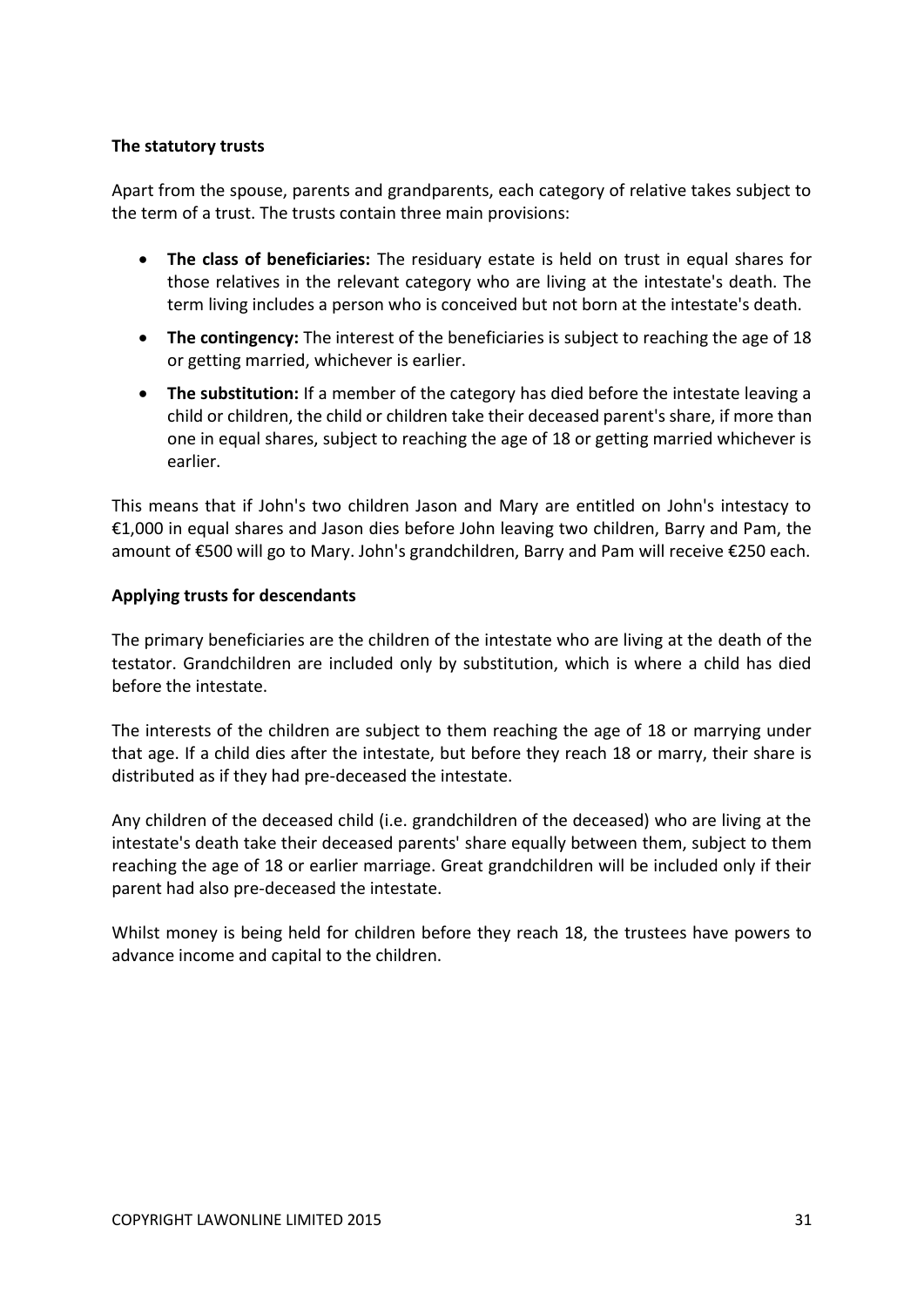# Changing your Will

## **Overview**

A Will can be changed at any time, but you and your witnesses must sign or initial the Will in the margin of the page beside the changes. It is also possible to change your Will by using a memorandum signed by you or your witnesses clearly referring to the changes.

A codicil gives you an opportunity to make minor alterations to your will without the need to draft a completely new Will. It should be remembered that a codicil is an independent document in itself. If you subsequently cancel your Will, you might not cancel your codicil automatically.

If you wish to cancel changes made by way of a codicil, you must make it clear in making your new Will or prepare a new codicil if the changes are of a minor nature.

## **Codicils**

A codicil is similar to a Will, but generally it is supplemental to a Will that has been previously made. The codicil is subject to the same formal requirements as the Will.

For all practical purposes, codicils are used to make straightforward additions or amendments to an existing Will. These include the change of an executor, a change to a specific gift or the addition of a beneficiary and any other minor alterations that may be required. Where it is necessary to make more fundamental changes to the Will, it is advisable to consider making a new Will.

A codicil can exist independently of any Will. If the testator cancels a Will, but does not cancel a codicil that was made subsequent to the Will, it may result in there being inconsistencies that should be avoided. For this reason, the revocation clause in a subsequent Will should express a clear intention to revoke all former Wills and testamentary dispositions (i.e. documents that are Wills or alter existing Wills (e.g. codicils) or are part of existing Wills).

## **Types of codicils**

There are many different situations which can arise where you might want to make alterations to your Will using a codicil. Some of these are described below:

- to appoint a substitute executor on death of executor
- to make an additional gift to an existing beneficiary
- when an executor no longer wishes to act as an executor
- to cancel a gift made in your Will to a beneficiary